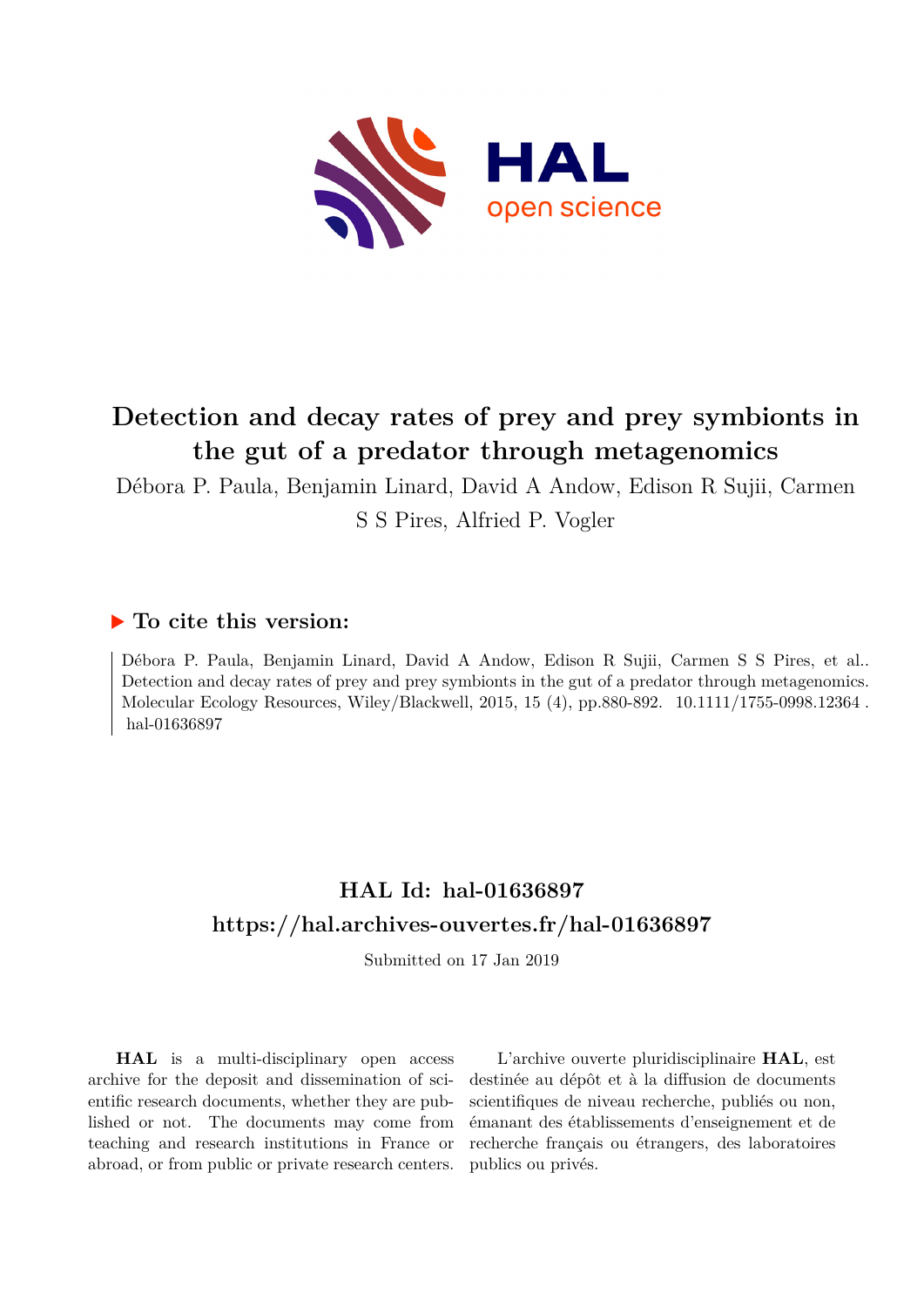| $\mathbf{1}$   | <b>MOLECULAR ADVANCES</b>                                                                             |
|----------------|-------------------------------------------------------------------------------------------------------|
| $\overline{2}$ | Detection and decay rates of prey and prey symbionts in the gut of a predator through                 |
| 3              | metagenomics                                                                                          |
| 4              |                                                                                                       |
| 5              |                                                                                                       |
| 6              |                                                                                                       |
| 7              | <b>Running title:</b> Prey and symbiont detection by metagenomics                                     |
| 8              |                                                                                                       |
| 9              | DEBORA P. PAULA,*† BENJAMIN LINARD,† DAVID A. ANDOW,‡ EDISON R. SUJII,*                               |
| 10             | CARMEN S. S. PIRES, <sup>*</sup> ALFRIED P. VOGLER <sup>†\$</sup>                                     |
| 11             |                                                                                                       |
| 12             | *Embrapa Genetic Resources and Biotechnology, Parque Estação Biológica, W5 Norte, P.O.                |
| 13             | Box 02372, Brasília, DF, 70770-917, Brazil, <sup>†</sup> Department of Life Sciences, Natural History |
| 14             | Museum, Cromwell Rd, London, SW7 5BD, UK, <sup>†</sup> Department of Entomology, University of        |
| 15             | Minnesota, 219 Hodson Hall, 1980 Folwell Ave., St. Paul, MN 55108, USA; <sup>\$</sup> Department of   |
| 16             | Life Sciences, Imperial College London, Silwood Park Campus, Ascot, SL7 5PY, UK                       |
| 17             |                                                                                                       |
| 18             | Correspondence: D. P. Paula, Fax: +55 (61) 34484929;                                                  |
| 19             | E-mail: debora.pires@embrapa.br                                                                       |
| 20             |                                                                                                       |
| 21             | Keywords: analyte detectability half-life, analyte detectability period, gut content, mtDNA,          |
| 22             | nuclear genome, aphid, coccinellid                                                                    |
| 23             |                                                                                                       |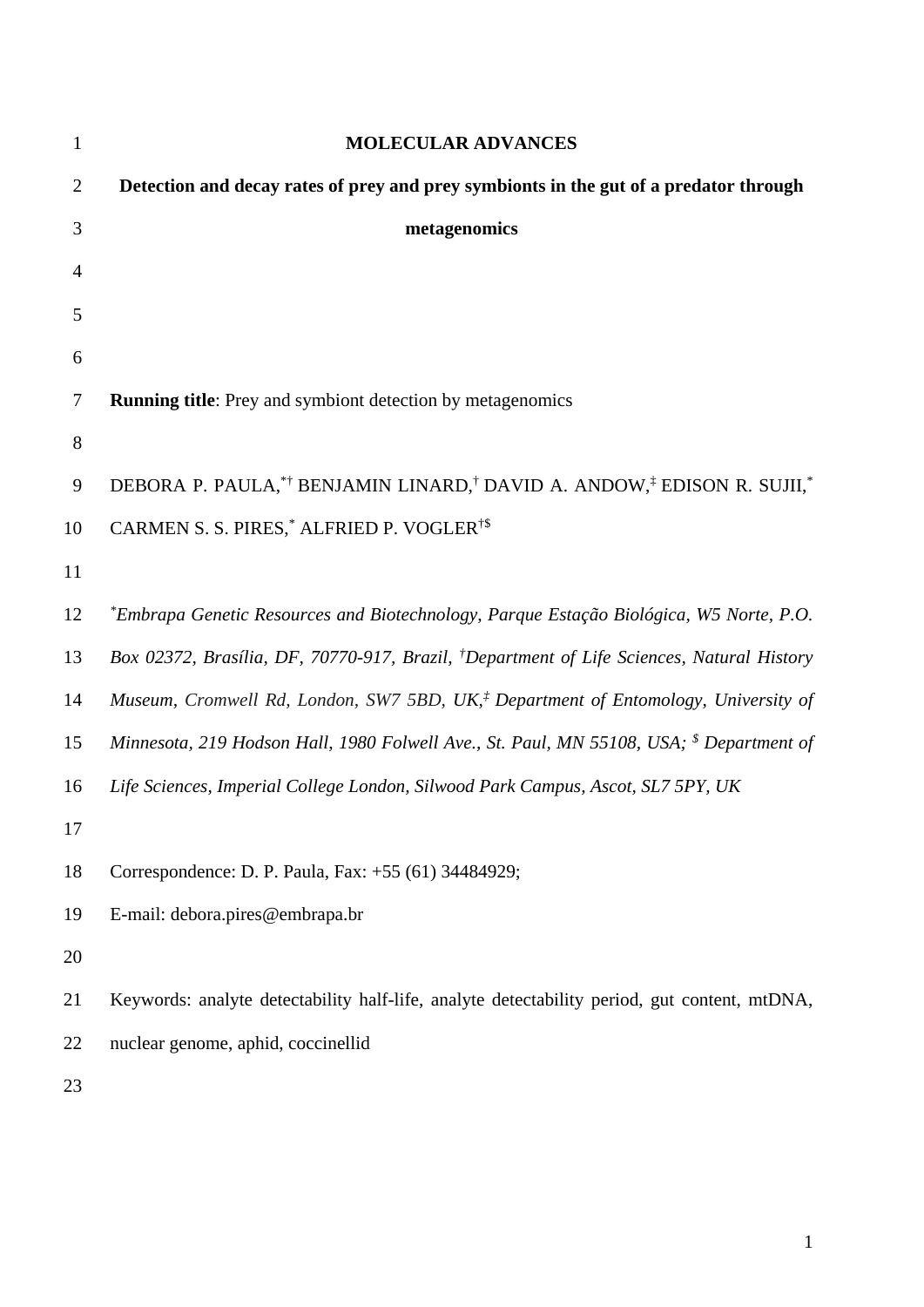#### **Abstract**

 DNA methods are useful to identify ingested prey items from the gut of predators, but reliable detection is hampered by low amounts of degraded DNA. PCR-based methods can retrieve minute amounts of starting material but suffer from amplification biases and cross-reactions with the predator and related species genomes. Here, we use PCR-free direct shotgun sequencing of total DNA isolated from the gut of the harlequin ladybird *Harmonia axyridis* at five time points after feeding on a single pea aphid *Acyrthosiphon pisum.* Sequence reads were matched to three reference databases: Insecta mitogenomes of 587 species, including *H. axyridis* sequenced here; *A. pisum* nuclear genome scaffolds; and scaffolds and complete genomes of 13 potential bacterial symbionts. Immediately after feeding, multicopy mtDNA of *A. pisum* was detected in tens of reads, while hundreds of matches to nuclear scaffolds were 35 detected. Aphid nuclear DNA and mtDNA decayed at similar rates  $(0.281$  and  $0.11$  h<sup>-1</sup> respectively), and the detectability periods were 32.7 and 23.1 h. Metagenomic sequencing also revealed thousands of reads of the obligate *Buchnera aphidicola* and facultative *Regiella insecticola* aphid symbionts, which showed exponential decay rates significantly faster than 39 aphid DNA  $(0.694$  and  $0.80$  h<sup>-1</sup> respectively). However, the facultative aphid symbionts *Hamiltonella defensa*, *Arsenophonus* spp. and *Serratia symbiotica* showed an unexpected temporary increase in population size by 1-2 orders of magnitude in the predator guts before declining. Metagenomics is a powerful tool that can reveal complex relationships and the dynamics of interactions among predators, prey and their symbionts.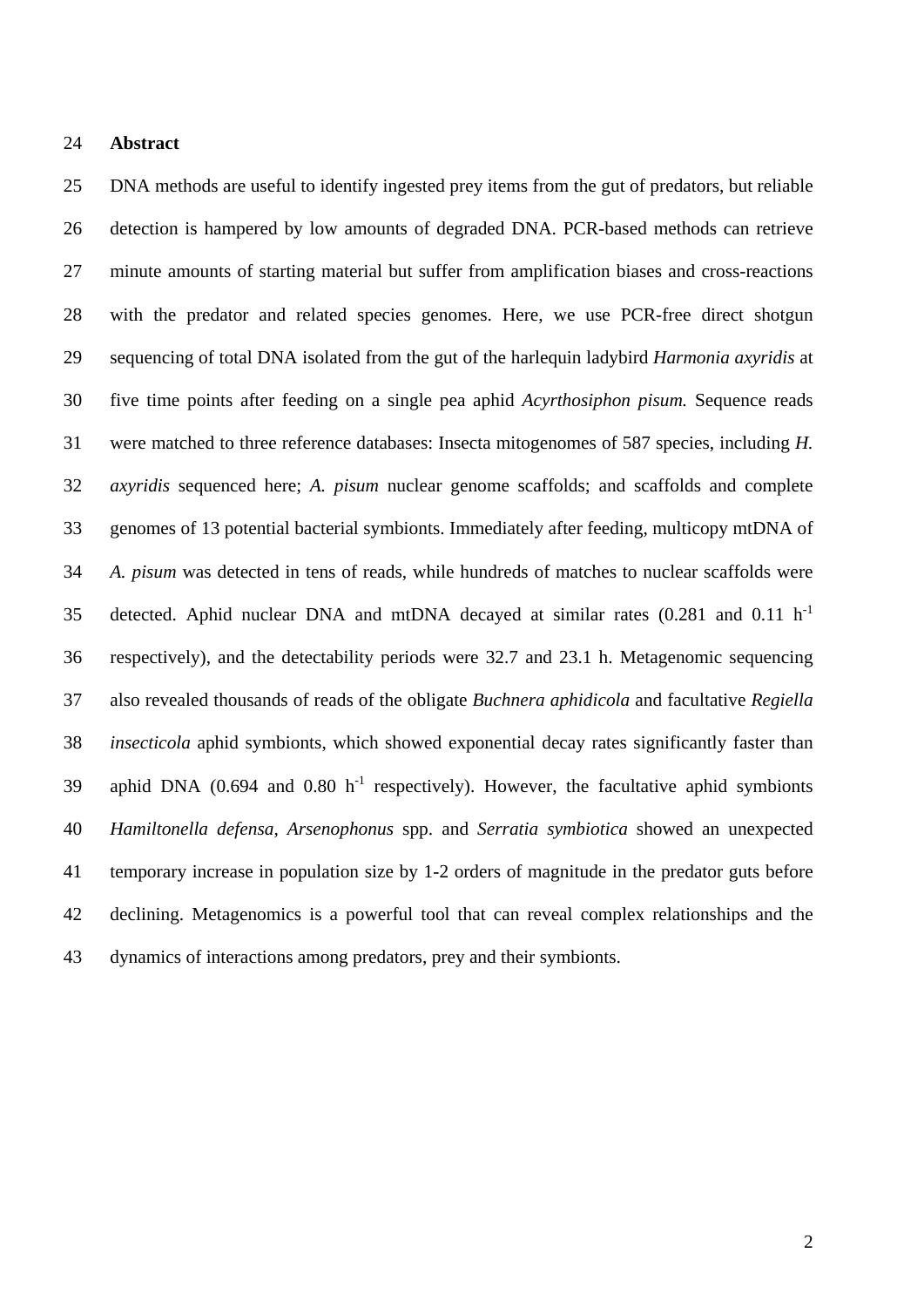#### **Introduction**

 Molecular gut content analysis has been used to identify the prey consumed by invertebrate predators, allowing the study of specific trophic interactions that naturally occur in the field (Pompanon *et al.* 2012, Greenstone *et al*. 2014). Various approaches have been developed to assess the presence of target prey remaining in predator guts via protein-based analyses (e.g. by isoenzymes electrophoresis, ELISA, Western-Blot) or DNA-based analyses (e.g. by PCR, and qPCR) (Symondson 2002; Hardwood & Obrycki 2005; Greenstone *et al*. 2007; Weber & Lundgren 2009; Zeale *et al*. 2010). These molecular tools require the development of species- specific antibodies or DNA primers for amplification of target genes, or time-consuming cloning of PCR products and subsequent Sanger sequencing. Despite their great contribution to contemporary studies of trophic interactions due to their high specificity and sensitivity, they are limited to detect a few target prey molecules.

 Since the advent of high-throughput DNA sequencing, diet analyses based on feces have been assessed in several mammals, birds and insects through barcode region sequencing, known as metabarcoding (Valentini *et al.* 2009a; 2009b; Deagle *et al.* 2010; Hereward & Walter 2012; Pompanon *et al.* 2012; Vesterinen *et al.* 2013). In these studies, DNA barcodes allow the detection of a spectrum of species against a set of DNA reference sequences, without need of cloning PCR products. However, despite being less time-consuming and very sensitive, there are still limitations, such as the need to design taxon-specific or group-specific primers that avoid predator DNA amplification (Jarman *et al.* 2004; Deagle *et al*. 2005), or to digest or block predator template DNA (Green & Minz 2005; Vestheim & Jarman 2008; Deagle *et al.* 2009, 2010; Shehzad *et al*. 2012; but see Piñol *et al*. 2014). In addition, problems with non-target template amplification (Zeale *et al*. 2010) or cross-amplification when predator and prey are phylogenetically close (Thomas *et al*. 2012) need to be addressed.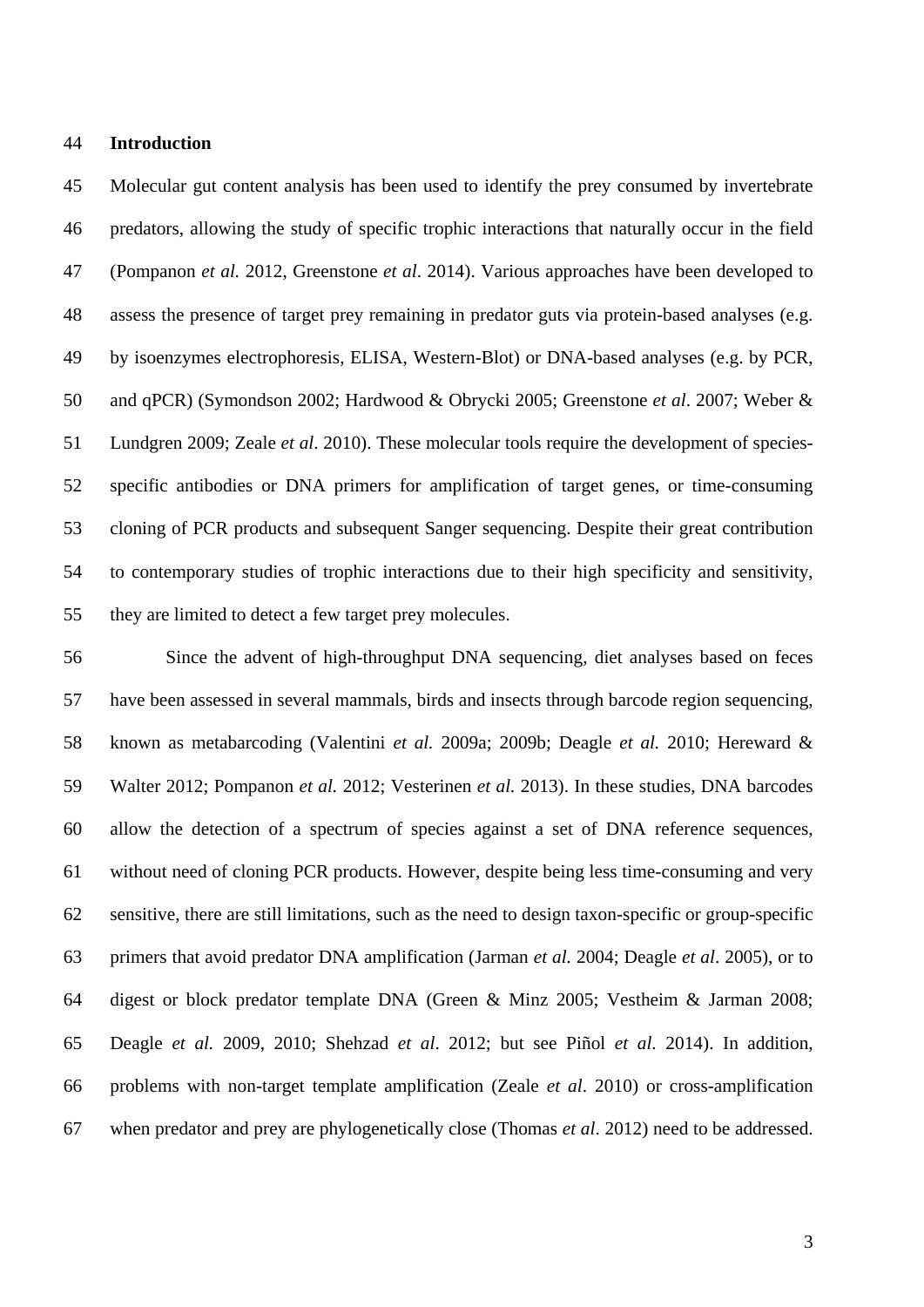Further, the amplification of target DNA limits the study of the decay dynamics of DNA inside the predators because of the difficulties of quantifying the amount of starting material with the PCR procedure, and because of the focus on a single gene region.

 Shotgun sequencing of total DNA extracted from the gut or even feces is an alternative approach that, compared to PCR-based (meta)barcoding, provides a broader taxonomic range of target organisms (Srivathsan *et al*. 2014). It could also be used to study the symbiont communities closely associated with a prey (Oliver *et al.* 2010) and the dynamics of their interactions. Conceivably, total DNA extraction from the gut content of a predator, followed by direct sequencing of any identifiable DNA fragment from the prey and from its associated symbionts could enlarge even further the spectrum of species detection. The number of genomes (nuclear or mitochondrial) elucidated and available in public databanks is increasing rapidly or can be readily generated, and these could be used as a reference to match the sequenced DNA fragments to identify prey. In that sense, three sources of DNA could possibly be used to identify the prey spectrum without need of genetic amplification: the prey nuclear and mitochondrial genomes and the genomes of its associated symbionts. As some symbionts are prey specific (Oliver *et al*. 2010), their detection could indicate or support the identification of the prey.

 It is widely agreed that prey DNA susceptibility to predator digestion (Harwood & Obrycki 2005; Greenstone *et al*. 2007; Weber & Lundgren 2009) and the molecular technique (Greenstone *et al.* 2014) used for prey detection are important factors influencing the sensitivity of prey detection. Consequently, the prey detection system proposed here based on the detection of any part of the prey genomes (and on associated symbionts) and on shotgun sequencing of the DNA in the predator gut should be investigated more deeply by, for example, estimating the DNA decay rate and detectability period. These decay parameters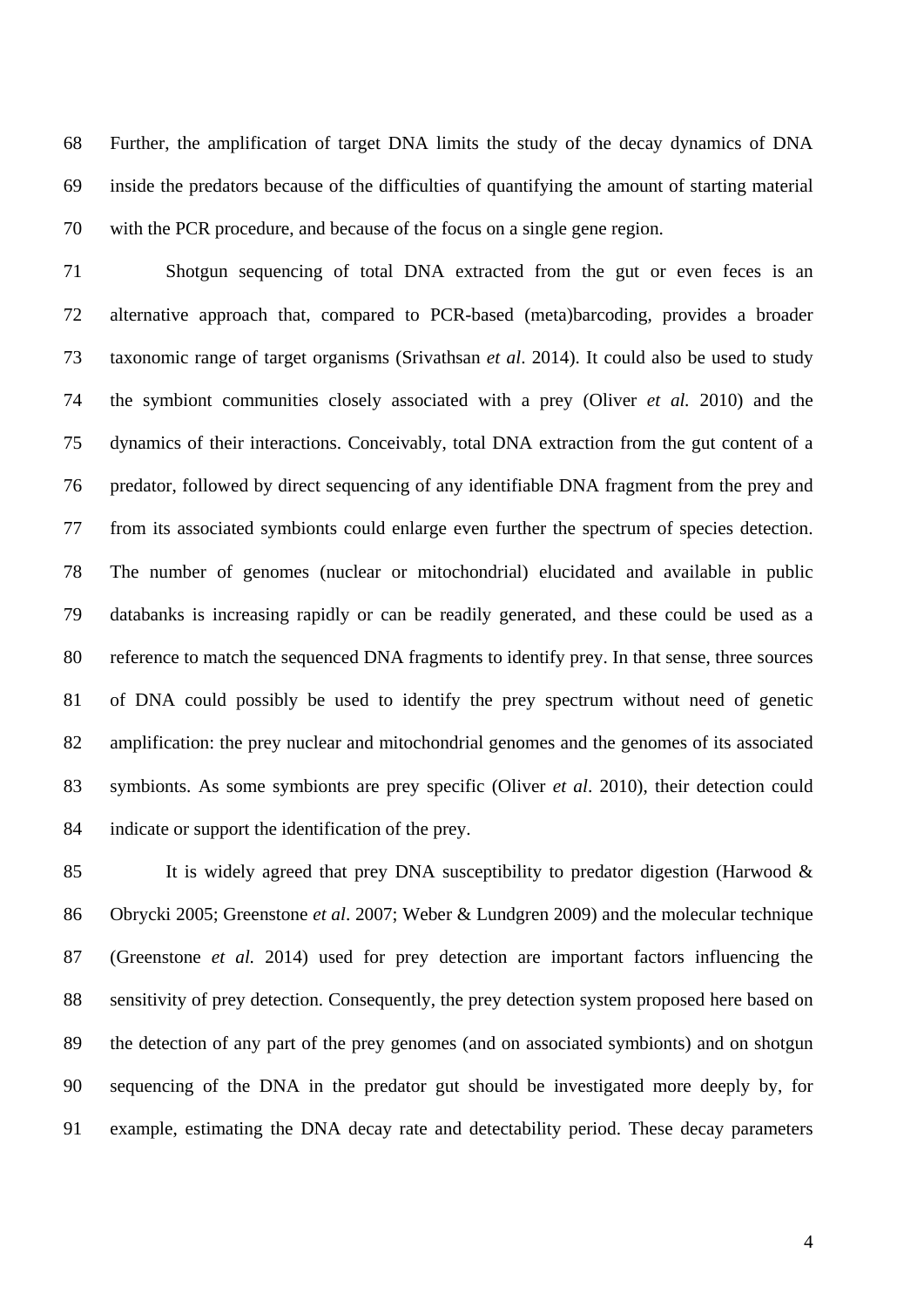indicate how long prey can be detected according to the speed and DNA susceptibility to digestion, providing a basis for comparison with other molecular techniques.

 This study aimed to test the detection of prey nuclear and mitochondrial genomes and bacterial symbiont genomes through a direct metagenomic approach without any amplification of genetic material, based on a feeding experiment with pea aphid *Acyrtosiphon pisum* (Hemiptera: Aphididae) in the gut of the widely invasive, aphidophagous harlequin ladybird beetle *Harmonia axyridis* (Coleoptera: Coccinellidae). We used pea aphid as a prey because its genomes have been elucidated and its associated symbionts are well characterized, which enabled the study of the fate of various bacterial symbionts after prey ingestion. These symbionts include the obligate *Buchnera aphidicola* and several facultative symbionts, such as *Regiella insecticola*, *Hamiltoniella defensa* and *Serratia symbiotica*, in addition to other known aphid symbionts, e.g., *Arsenophonus* (Oliver *et al*. 2010)*.* 

 In addition, this study aimed to characterize the specificity and sensitivity of prey detection using the proposed methodology, and estimate the DNA decay rate, half-life, and detectability period. As prey items are ingested with their entire associated microbial and parasite community, the analysis of these components potentially can provide additional information on the fate of the prey and the impact of the feeding event on the predator.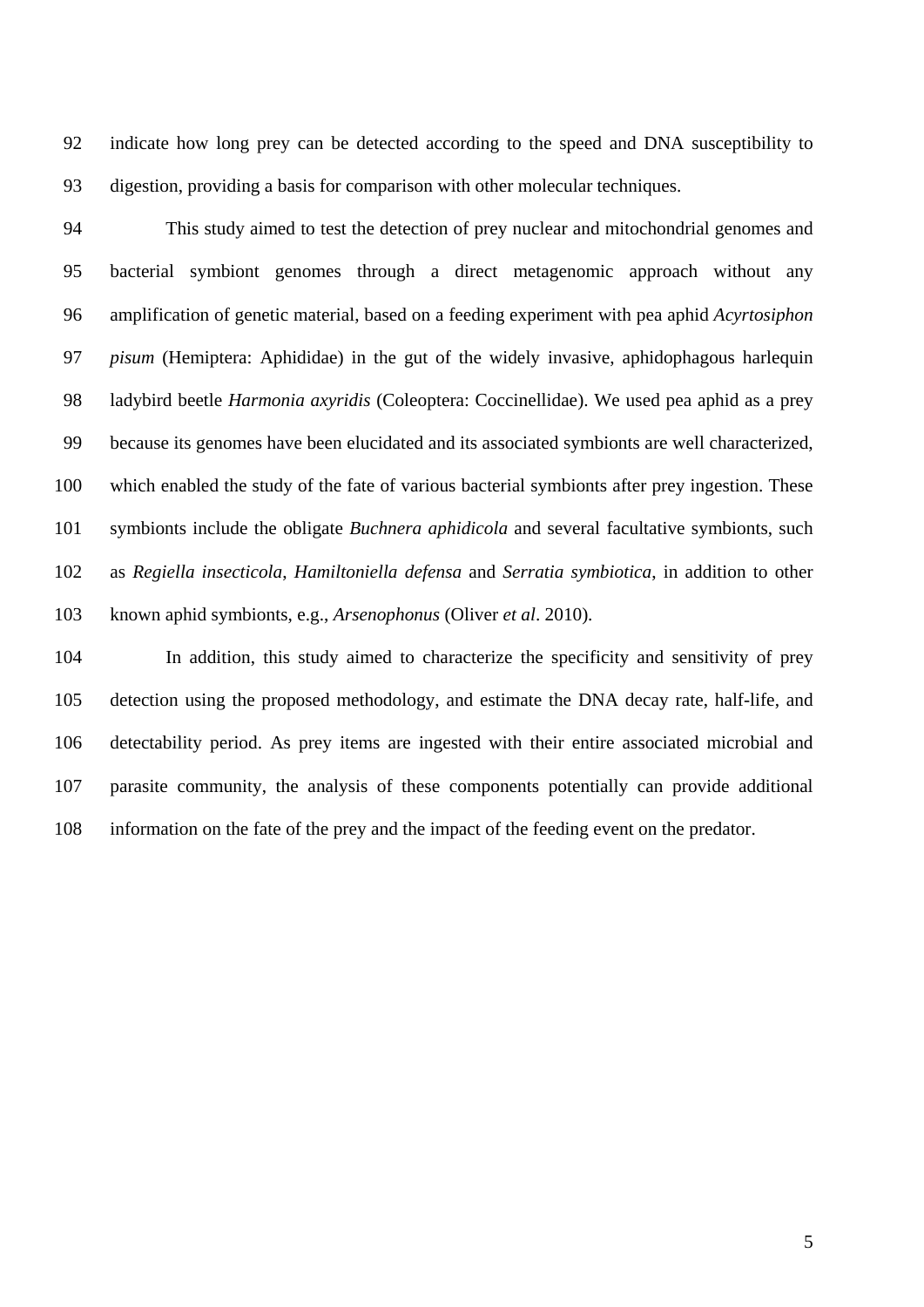#### **Material and methods**

## *Insects and description of the study system*

 *Harmonia axyridis* (Coleoptera: Coccinellidae) was used as a model for prey detection in a common worldwide aphidophagous predator. Pupae (over 600) were collected in August 2013 (summer) in soybean fields in St. Paul, Minnesota-USA. Upon emergence adults were transferred to individual petri dishes (35x10 mm) with moistened filter paper and held under 115 controlled conditions (25°C and 16:8 h L:D cycle) without food. After 24 h post-emergence, the individuals were used in the feeding bioassay.

 Pea aphid, *Acyrthosiphon pisum* (Hemiptera: Aphididae), were used as a prey model because it has both mitogenome (GenBank gi|213948225|ref|NC\_011594.1|) and nuclear genome (GenBank Assembly ID: GCA\_000142985.2) elucidated (Richards *et al.* 2010). Additionally, it is the best studied aphid regarding symbionts (Oliver *et al.* 2010). Adults were obtained from a laboratory colony collected from North Dakota, USA, containing unidentified symbionts. Soybean aphids, *Aphis glycines* (Hemiptera: Aphididae), were obtained daily from the same soybean field where the *H. axyridis* pupae were collected.

 The presence of symbionts was tested against the genomes of the genera *Arsenophonus, Buchnera, Hamiltonella, Regiella*, *Rickettsia, Rickettsiella, Serratia, Spiroplasma* and *Wolbachia*. These genera were chosen because either they are known to confer fitness advantages and costs to aphids (Wille & Hartman 2009, Oliver *et al*. 2010, Jones *et al*. 2011, Jousselin *et al*. 2012), or to coccinellids (Majerus 2006; Weinert *et al*. 2007). *Buchnera* is an obligate symbiont occurring in high numbers in specialized host organs. Except for *Arsenophonus*, all of these symbionts have been reported in *A. pisum* (Simon *et al.* 2011; Russell *et al*. 2013). In addition, *Nosema* was included, as it could be associated to *H. axyridis* (Vilcinskas *et al*. 2013), and three insect non-aphid and non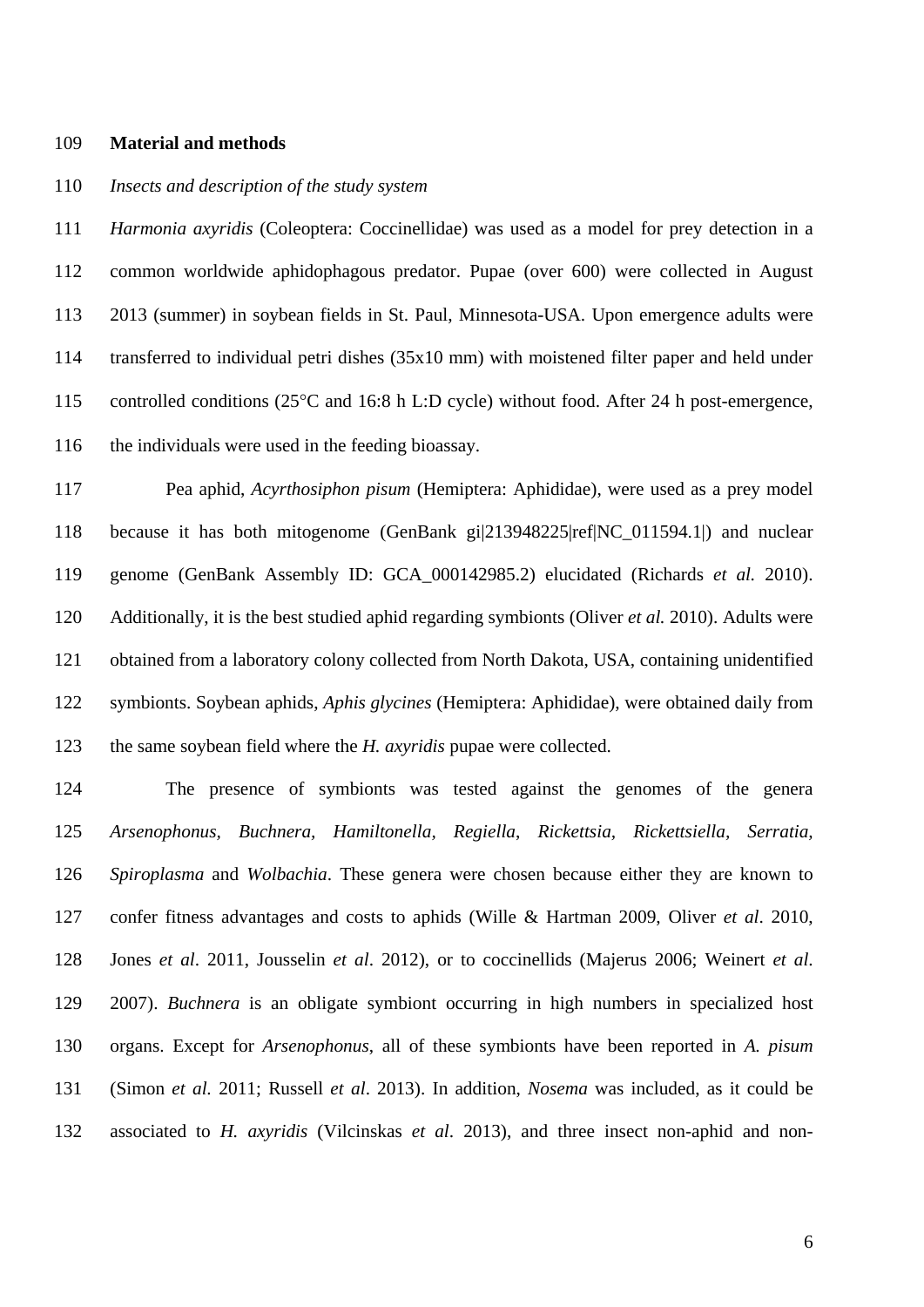coccinellid symbionts, *Blattabacterium, Cardinium,* and *Midichloria*, were included as false positive controls (Fein-Zchori & Bourtzis 2012).

*Feeding bioassay*

 To estimate the decay of the prey using metagenomics in the predator gut after consumption, a feeding bioassay was conducted. Freshly emerged unfed adults were used because the gut would be totally empty, they would have the same age and physiological state, and it would avoid potential complications from secondary predation and scavenging. In addition, preliminary observations indicated that adults did not readily consume prey during the first 24 h post-eclosion. The 24-h-old beetles were individually supplied with a single *A. pisum* adult.

 At six time points, immediately before feeding (negative control, denoted "Pre"), 0 h (immediately after feeding), 3, 24, 48 and 96 h after the target-species consumption, batches of 10 beetles were harvested and stored at -80°C in 100% ethanol. These time points were chosen because they contain the minimum and maximum interval time of detection currently reported in the literature for detection of a prey target molecule (protein and DNA) (Greenstone *et al*. 2014). Four hours after pea aphid consumption, *Aph. glycines* were offered once a day as a sustaining food to *H. axyridis* adults, until the last time point of the bioassay.

### *DNA sample preparation*

 The guts of the preserved predators were dissected out using clean forceps under a stereomicroscope in order to increase the chances of detecting prey DNA in the sample. Guts from the same time point were pooled into one sample. The total DNA of each sample was extracted with a DNeasy Blood and Tissue kit (Qiagen, Hilden-Germany) and quantified by fluorescence using the Qubit system (Invitrogen™) after quality checking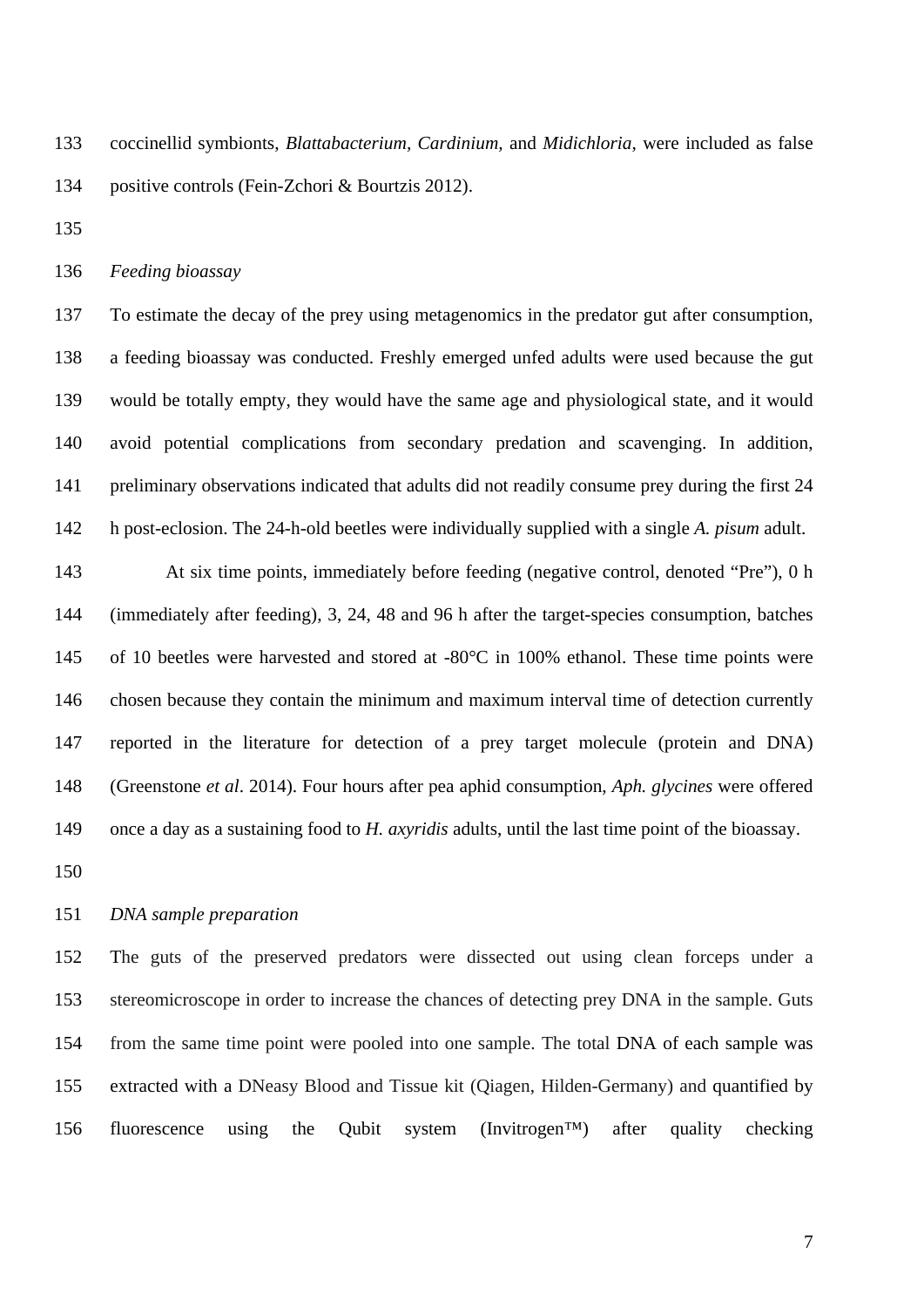spectrophotometrically (ratio A260/280 nm). The total DNA concentration of each sample was normalized to 20 ng/µL and sonicated to construct TruSeq libraries of insert size of 450 bp (250 bp paired-end, 500 cycle kit). Each library was sequenced on MiSeq-Illumina using 17% of the flowcell.

#### *Sequence quality controls*

 The quality assessment of raw sequence data was made using FastQC [\(http://www.bioinformatics.babraham.ac.uk/projects/fastqc/\)](http://www.bioinformatics.babraham.ac.uk/projects/fastqc/) and PrinSEQ (Schmieder & Edwards 2011) with a minimum quality score of 20, maximum ambiguous base N of 0 and trim quality from the right (3') to minimum of 20. Overrepresented sequences (e.g. library index adapters) were trimmed with Trimmomatic (Lohse *et al.* 2012). The scripts used for the main analyses are presented in the Supporting Information (SI) section.

## *Predator mitogenome assembly*

 For the elucidation of the *H. axyridis* mitogenome, first the reads were filtered for similarity 172 of E-value  $\langle 10^{-5}$  with NCBI Insecta mitogenomes that included partial and complete sequences of 587 species (taxonomic ID: 50557) using the BLASTn algorithm (Altschul *et al.*  1990). Filtering simplifies the assembly by reducing the size of the dataset and enriching it with putative mitochondrial reads. The retained reads were assembled using Celera (Myers *et al*. 2000) and IDBA-UD (Yu *et al*. 2011), and for the latter after quality control by PrinSEQ (Schmieder & Edwards 2011) with a minimum quality score and mean of 20, maximum ambiguous base N of 0 and trim quality from the right (3') to a minimum of 20. The scaffolds generated by both assemblers were concatenated in Geneious 7.0.5 (Biomatters, http://www.geneious.com/) using the parameters: no gaps allowed, minimum overlap 150,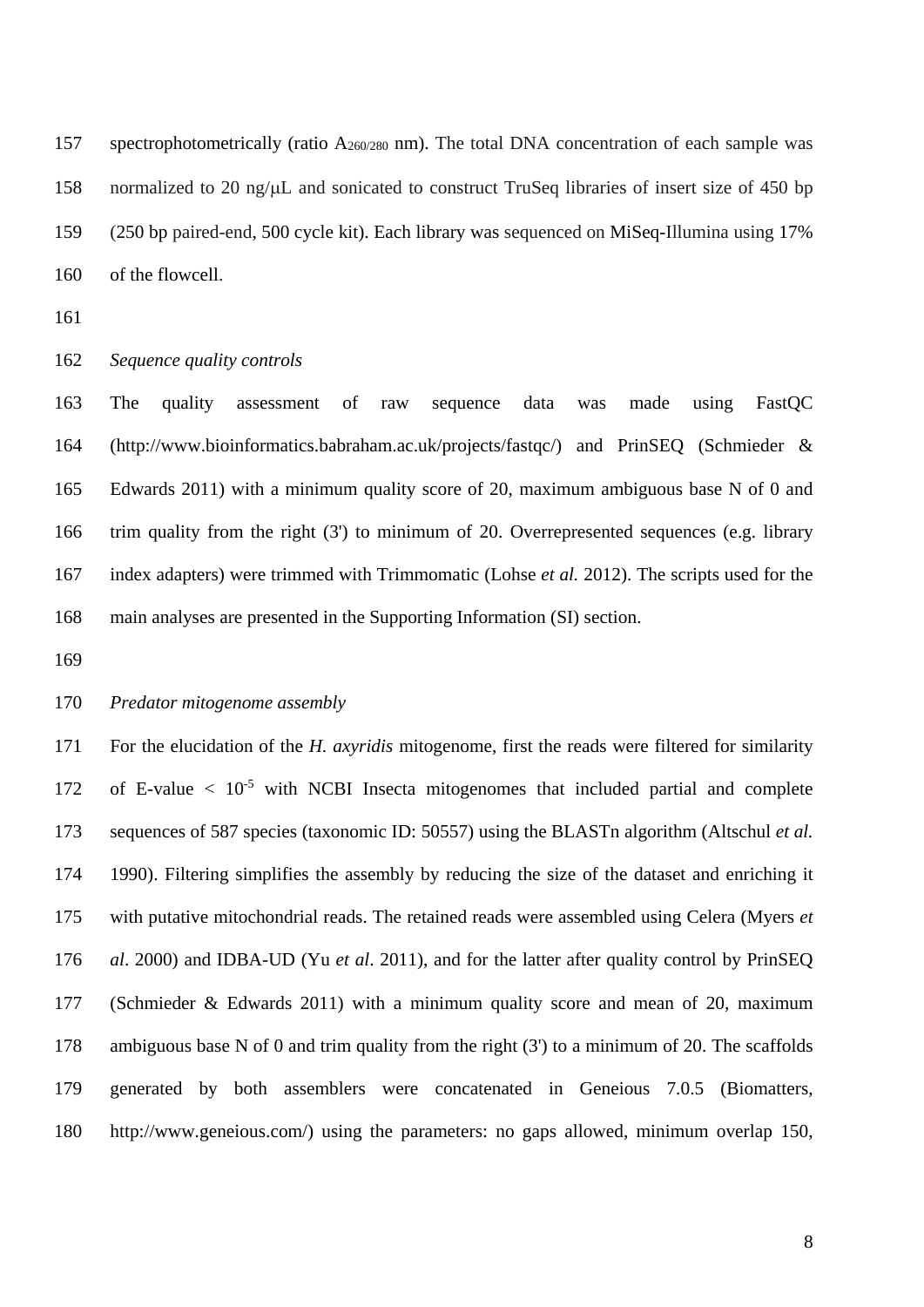maximum mismatches per read 0, minimum overlap identity 99%, maximum ambiguity 1. The mitogenome annotation was made by first annotating the tRNA genes using models based on the NCBI Insecta mitogenomes and the COVE software package (Eddy & Durbin 1994). The annotation process was finished manually in Geneious 7.0.5. The nearly complete mitogenome sequence of 15,322 bp includes the expected two rRNA, 22 tRNA and 13 protein coding genes arranged in the canonical gene order of Coleoptera (Timmermans & Vogler 2012). The control region was not completely sequenced. The mitogenome was deposited at GenBank under the accession code KJ778886.

*Identification of aphid mtDNA*

 Good quality reads from all time points were matched to the NCBI Insecta mtDNA reference database of 587 species, including pea aphid and five other aphid species (November 2013), added to the sequenced mitogenome of *H. axyridis*. The matches were made by BLASTn with 194 an E-value  $\langle 10^{-5} \rangle$ . Custom scripts (Supporting Information) were used to associate the GenBank general identification (gi) number and its taxonomic identification with reads obtained by Illumina sequencing requiring sequence identity >98% over a minimum hit length of 225 bp (90% of read length). A species match was retained when it equaled or exceeded the thresholds for minimum length and identity. Preliminary analyses using lower identity thresholds indicated that all false positives and ambiguous identifications were eliminated at 98% identity. Many of these false positives were repetitive DNA with high AT content. The matched pea aphid mtDNA reads were mapped onto the prey mitogenome using Geneious 7.0.5 to evaluate the overall coverage of the mtDNA. The map position of reads on the mitochondrial *A. pisum* genome was tested for a random distribution using the Poisson Dispersion test.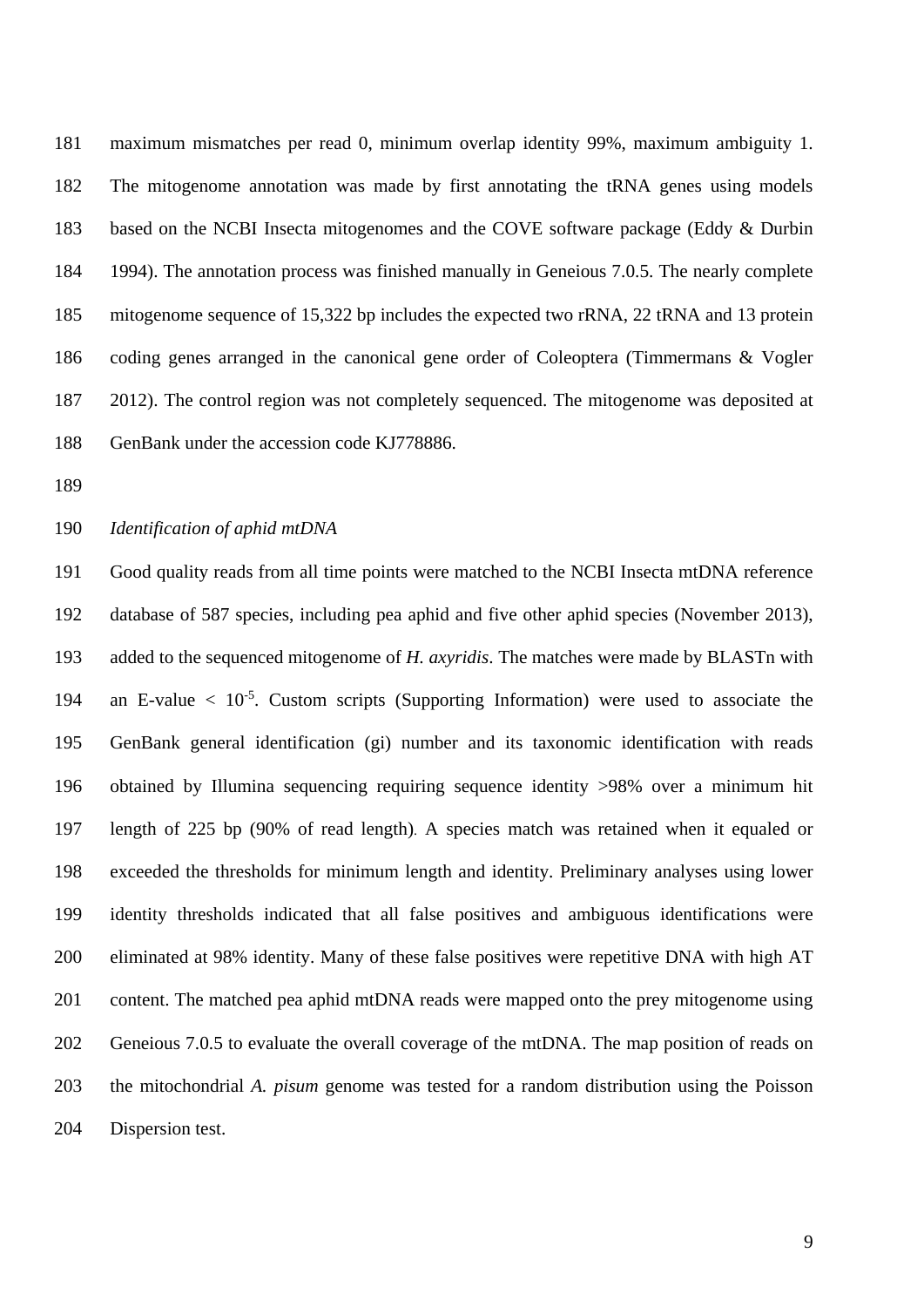## *Identification of aphid nuclear DNA*

 For each time point, nuclear reads from the guts were identified by MegaBLAST alignment to the *A. pisum* complete genome (assembly Acyr\_2.0; placed and unplaced scaffolds; GenBank Assembly ID: GCA\_000142985.2) (Richards *et al*. 2010). All of the reads that matched with the *A. pisum* nuclear genome with more than 245 bp of >99% sequence identity and E-value <  $10^{-9}$  were examined. Nuclear repeat regions gave ambiguous species identifications, so the ones in *A. pisum* (including short sequence repeats-SSR), were identified and excluded with the following filters. First, we identified all rRNA reads by BLAST to the rRNA SILVA database (Quast *et al.* 2013) and discarded them. To complement the filtering of possible non- specific reads, we submitted the remaining aphid reads to the RepeatMasker pipeline (Tarailo- Graovac & Chen 2009). It first uses the TandemRepeatFinder program to detect simple tandem repeats (Benson 1999). Next, all sequences were compared to two databases of currently known structured repeats; the RepBase database specialized on repeat definitions (Jurka *et al.* 2005) and the Dfam database of repeat HMMs (Hidden Markov Models) (Wheeler *et al.* 2012). All reads containing potential non-specific SSR or microsatellites were also discarded. Finally, the filtered reads were aligned to the whole content of the NCBI Refseq Protein database with BLASTx. All translated reads matching a protein sequences associated to the pea aphid (taxonomy id:7029), with >90% sequence identity over more than 30 amino acids are considered as potential coding gene hits.

## *Identification of prey-associated symbionts*

 Thirteen bacterial genera with known insect symbiotic interactions were used to create a database of symbiont sequences. For each genus, we retrieved all available NCBI Genbank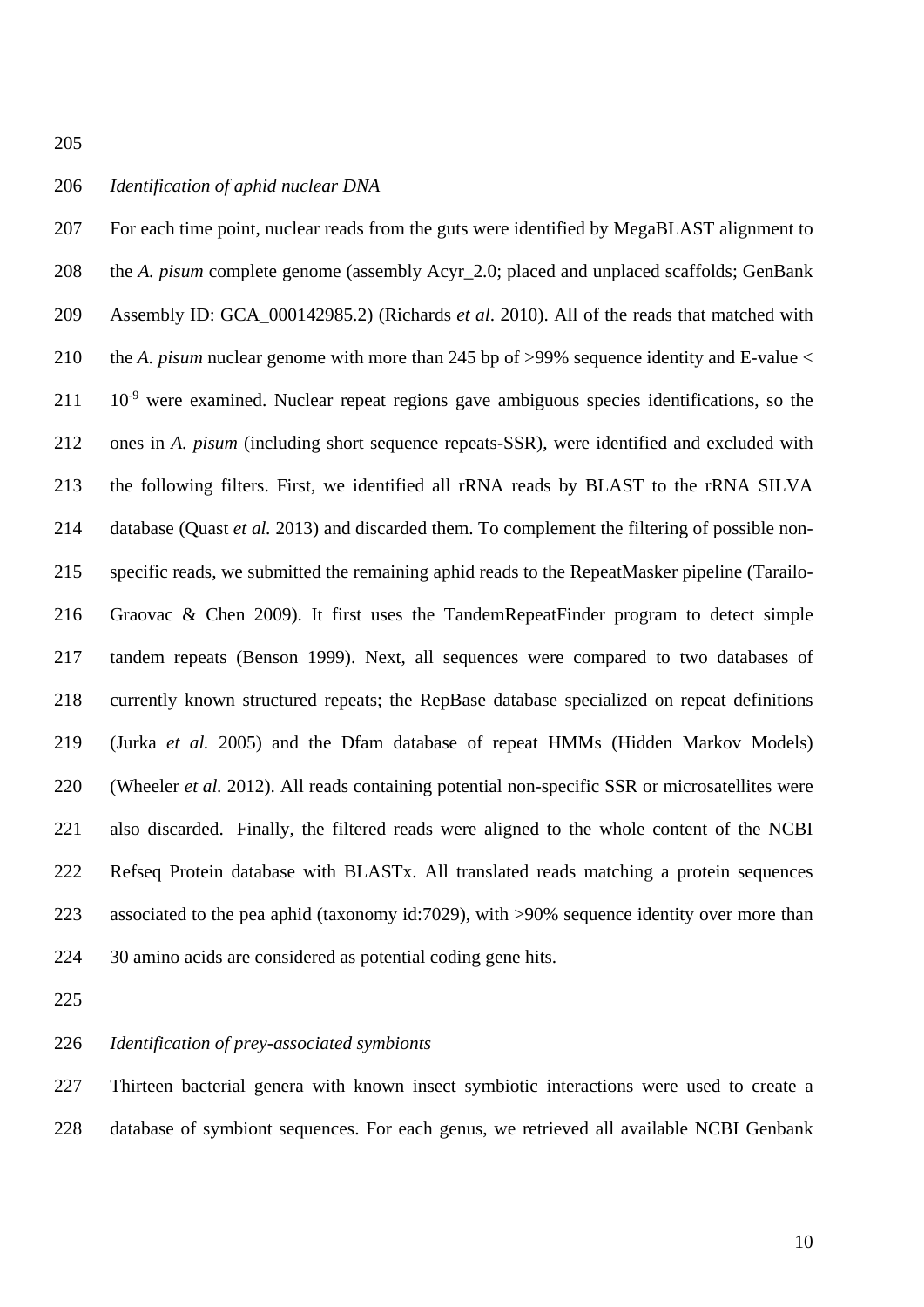sequences and complete genomes to build the database (Table S1, Supporting Information). DNA reads from each sample tested for the presence of these symbionts were aligned to this 231 database with MegaBLAST and all reads aligned over > 225 bp with >95% sequence identity 232 and E-value  $\langle 10^{-9}$  were retained. Reads similar to the conservative rRNA sequences were removed to avoid misidentification due to insufficient sequence variability between related genera. The thresholds used discarded several reads that could be associated with one of the studied genera, but the need to discriminate several genera in a bacterial family (e.g. Enterobacteriaceae) required such a measure. The number of available reference genomes used to identify symbiont reads differed for each genus, which may affect the capacity for species detection (Table S1).

### *Statistical analyses to estimate decay parameters*

 An advantage of the metagenomics method is that the number of prey reads detected in the predator guts can be used to estimate the dynamics of analyte detectability. Although considerable work has been done with detectability half-lives, little use has been made of analyte detectability parameters (Greenstone *et al*. 2014). Here we provide methods for estimating three analyte degradation parameters: analyte decay rate, analyte detectability half- life, and analyte detectability period (*Dmax*). Two critical points must be kept in mind. First the detection of a prey or symbiont read is a stochastic process that combines random events associated with a) the subsample of the total DNA in the gut sample, and b) the subsample of reads sequenced from the resulting DNA library. This means that the number of reads observed at any time point is a random variable, and there is some probability that the actual number of reads was greater (or less) than the number observed. Specifically, a time point with zero observed reads must be treated as a random zero (i.e., there could have been one or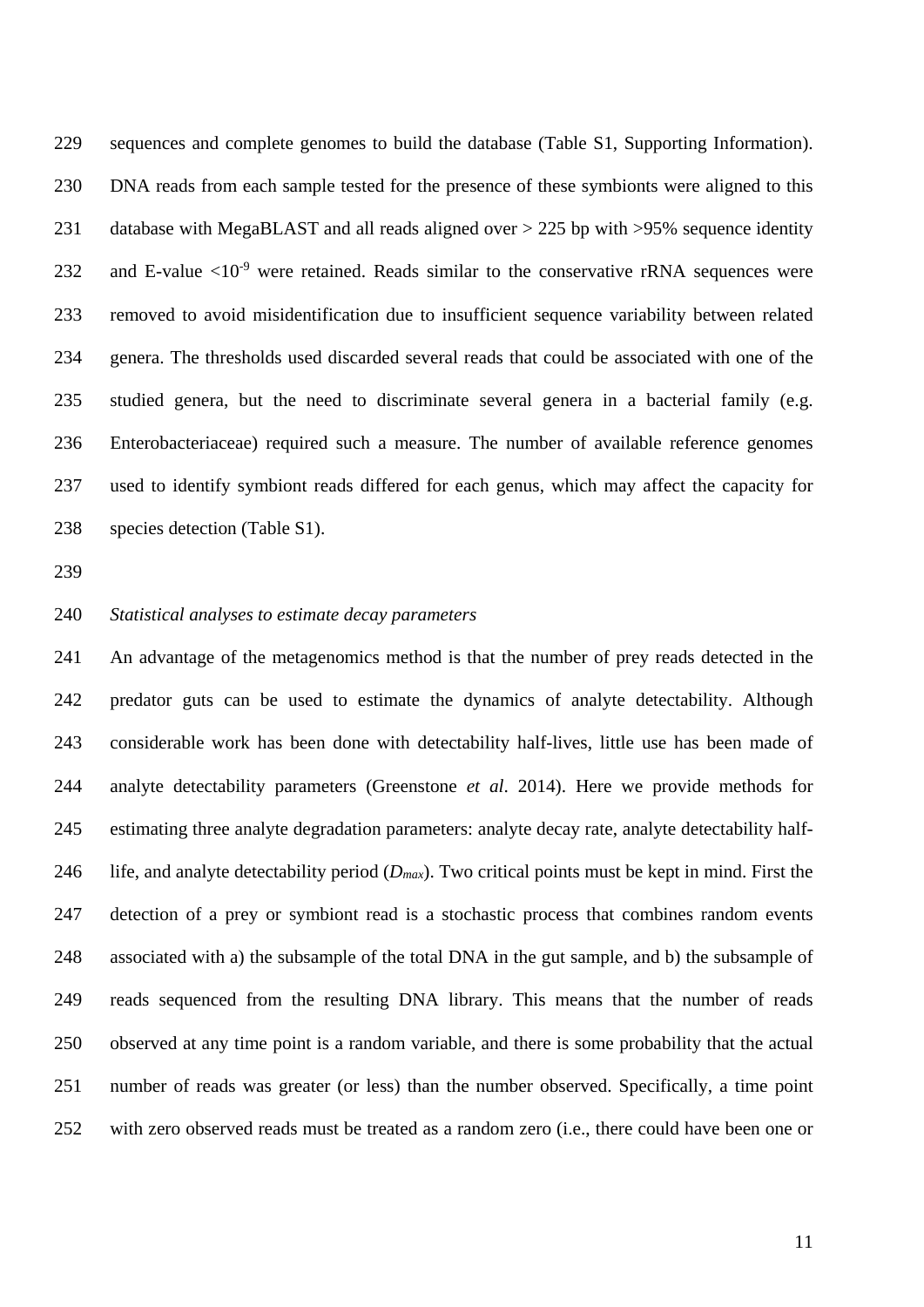more reads in the original sample, but the sampling and sequencing processes did not retain any of these reads), and not a true biological zero (i.e., there were no reads in the original sample), and is an important and meaningful datum. [Although similar random processes occur in PCR-based methods, in these methods, the sources of randomness simply add variance to the estimated probability of detecting a positive individual.] Second, because the bioassay used different individuals to evaluate digestion at each time point, the time points are statistically independent samples of the digestion process.

 Treating digestion as a stochastic process makes explicit the uncertainty associated with the observed data. Assuming that all reads have the same probability of detection, the number of observed reads at each time point will follow a Poisson process. Further, the observed numbers can be used to estimate the underlying Poisson process and calculate the probability distribution for possible observed read numbers. This is done using Bayesian methods with a Jeffries prior. Bayesian methods were used because the observed read numbers are single realizations of the underlying random process. The number of reads and the Bayesian posterior distribution were normalized by the library size at each time point, and 268 multiplied by  $10^6$  for presentation purposes. Estimation of the detectability half-life usually assumes a first-order or exponential decay in the quantity of target DNA or protein degraded (Lovei *et al*. 1985; Sopp & Sunderland 1989; Weber & Lundgren 2009). Therefore, expected values from the posterior distributions (not the observed numbers) were used to fit an exponential decay model by non-linear regression. This initial analysis allowed the identification of species and genera that did not decay exponentially in the predator guts.

 For those that did decay exponentially, Monte Carlo simulation was used to estimate the analyte decay parameters. Three parameters were estimated: a) instantaneous decay rate of the DNA (analyte decay rate), b) analyte detectability half-life, and c) the maximum period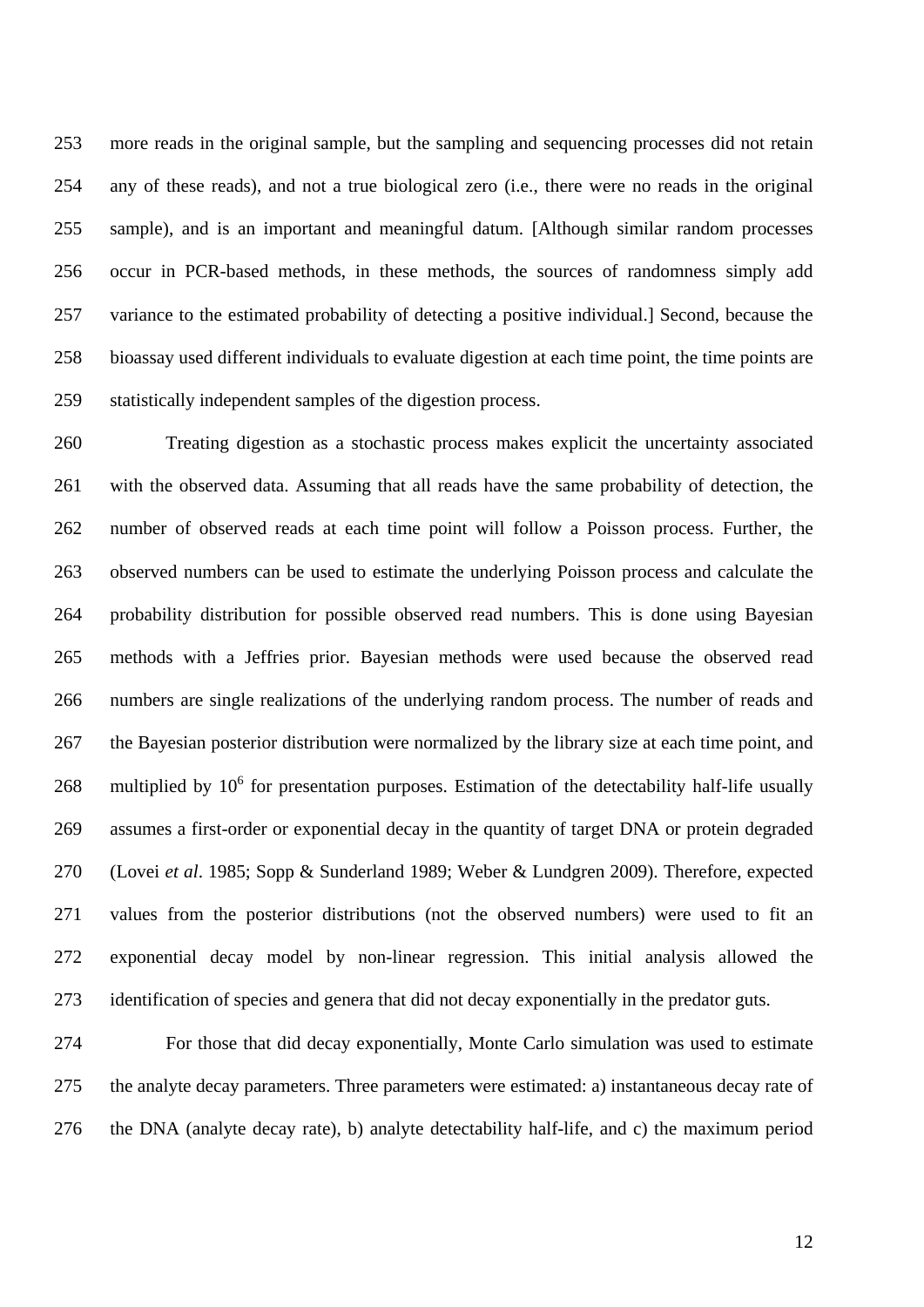during which DNA could be detected (analyte detectability period, which is analogous to *D*max, Sutherland *et al*. 1987). Random read numbers were drawn from the normalized posterior distributions for each time point, an exponential decay model was fit to these values by non-linear regression, and the estimated parameter values (analyte decay rate and initial number of reads) were saved. This was repeated 200,000 times to generate a joint probability distribution function (jpdf) of the two parameter values. The analyte decay rate and its 95% CI were estimated from the marginal distributions of the jpdf. The analyte detectability half- life and its 95% CI were estimated from the inverse of the decay rate. The jpdf was also used to estimate the 95% confidence region of the model parameters, and the border of this region was used to estimate the 95% confidence envelope of the non-linear regression. Analyte *D*max and its 95% CI were estimated using the original read numbers, the analyte decay rate, and the 95% confidence envelope of the regression to calculate the time when only one read would be left. A similar method was used to estimate *D*max from the original data published in McMillan *et al*. (2007), Kuusk *et al*. (2008) and Kerzicnik *et al*. (2012), who studied the detectability of single aphid prey using PCR. In these cases, we calculated the time when only one individual would test positive. All calculations were done in Mathematica 7.0.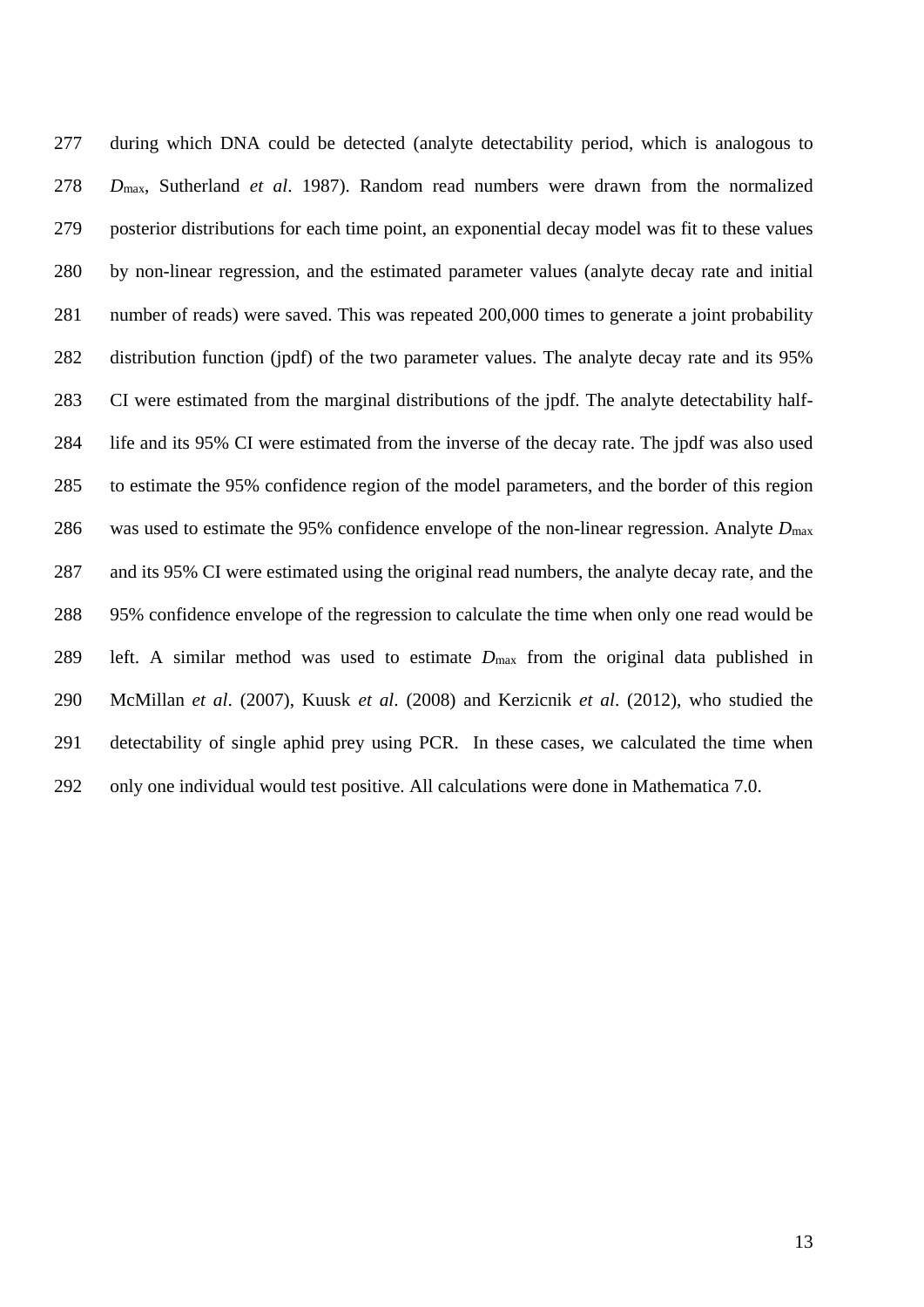#### **Results**

## *Library basic statistics and recovery of predator DNA*

 Each of the six Illumina libraries was made from the guts of 10 individuals of *H. axyridis* and corresponded to different time points after feeding on *A. pisum.* These had similar DNA concentrations and produced similar total number of reads (Table 1). Many thousands of reads in each library showed exact matches to *H. axyridis* mtDNA, and their number broadly covaried with the total number of reads in each library. Reads matching mtDNA could be assembled to recover the mitogenome of *H. axyridis*, although read coverage was not uniform and was low in some intergenic regions (Fig. S1, Supporting Information). As non-predator reads, we detected *A. pisum* and some bacterial aphid symbionts after predator feeding, detailed below, and no other species were detected.

*Prey detection and decay parameters*

*a) mtDNA*

 Twenty-three reads were identified as *A. pisum* mtDNA (Table 2). As expected, there was no *A. pisum* mtDNA in the negative control, i.e. before the predator has fed. Aphid mtDNA detection occurred immediately (0 h) and 3 h after feeding, and more prey sequences were detected earlier than later. The *A. pisum* reads covered different regions of the mitogenome (Fig. 1). The majority of the genes had matches to a single read only, but some genes were repeatedly hit. The *cox1* gene was detected only once, in the sample obtained immediately after feeding.

 The decay of the mtDNA for a single *A. pisum* in *H. axyridis* fit the first order 315 exponential decay model extremely well ( $p = 1.94 \times 10^{-3}$ ) with an adjusted  $r^2 = 0.974$  (Fig. 2A). On average, the instantaneous analyte decay rate was 0.11 reads per hour with 95% CI of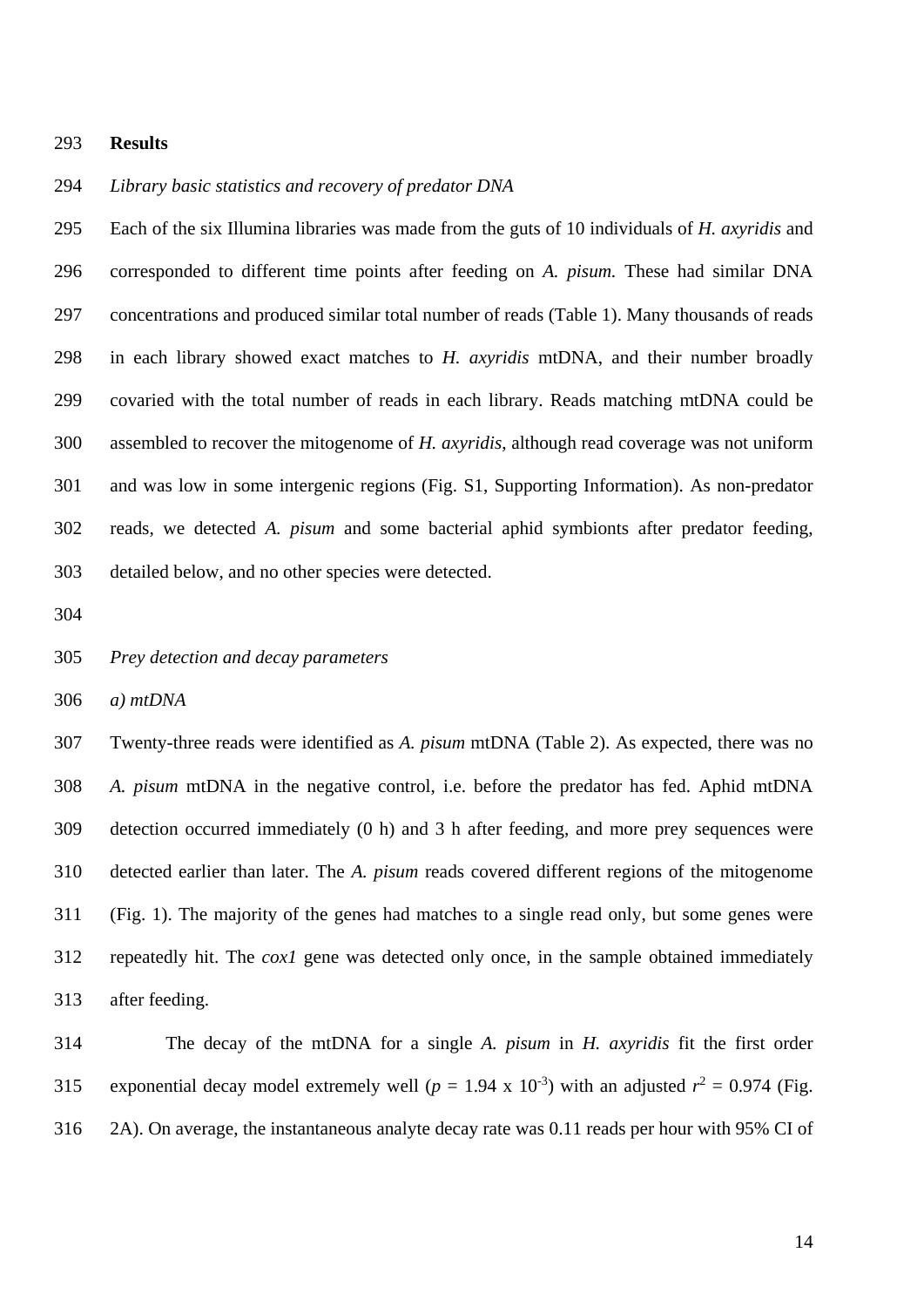317 0.05 to 0.30 h<sup>-1</sup>. The analyte detectability half-life was 8.9 h with 95% CI of 3.3 to 18.3 h. The analyte *D*max to detect a single *A. pisum* read based on mtDNA, was 23.1 h with 95% CI of 9.5 to 81.4 h.

*b) Nuclear genome*

 The number of reads with matches to the *A. pisum* nuclear genome exceeded the mtDNA reads by a factor of about 30, reaching over 500 reads at the moment of feeding (Table 2). No aphid sequences were detected in the pre-feeding negative control. Aphid nuclear DNA detection continued for all time points, including the last one at 96 h after feeding. The latter was due to the recovery of three reads, which was unexpected given the already very low counts at the two earlier time points. Over the hundreds of reads showing a nearly perfect match in the pea aphid genome at 0 h, 48 matched 29 different pea aphid protein sequences retrieved from the NCBI RefseqP database (Table S2). Similarly, at 3 h 13 reads matched 9 different aphid proteins. In many cases, both reads of the same pair matched the same aphid protein. Many aphid proteins are computational predictions based on the pea aphid genomes ("uncharacterized" and "predicted" annotations) but they were nevertheless the closest hit in the database (which includes proteins from all domains of life). Some matches seem to be linked to integrated viral genomes (XP\_008184955.1, an HIV Tat-specific factor-like element), but we also uncovered genes linked to specific functions. For instance, one of the reads matched an O-linked-mannose beta-1,2-N-acetylglucosaminyltransferase (XP\_001948219.2, Table S2), a protein with a domain signature (NCBI domain cd13937) conserved in animals.

 The decay of the nuclear DNA for a single *A. pisum* in *H. axyridis* fit the first order 340 exponential decay model extremely well ( $p = 1.07 \times 10^{-5}$ ) with an adjusted  $r^2 = 0.999$  (Fig.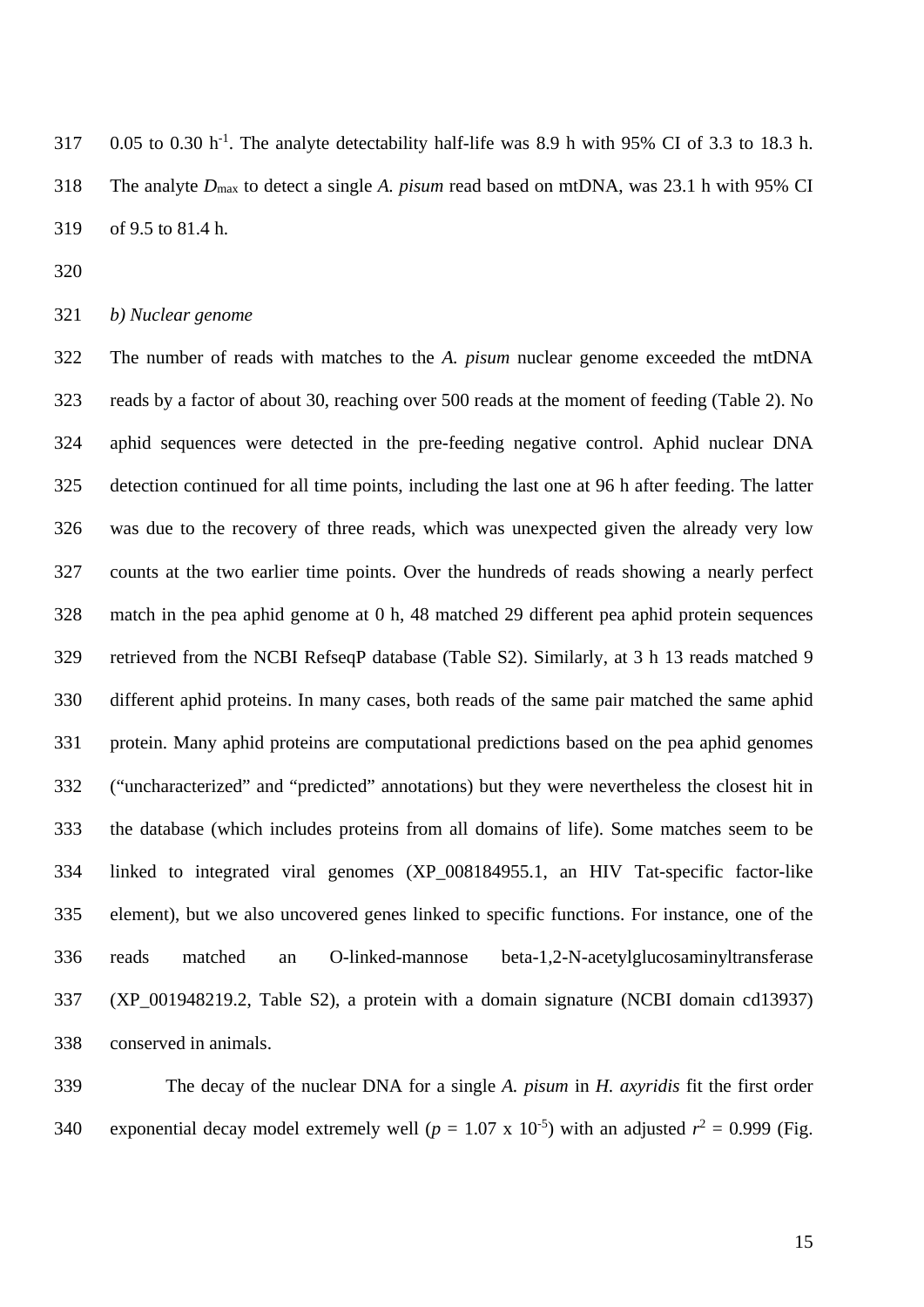2B). On average, the instantaneous analyte decay rate was 0.281 reads per hour with a 95% 342 CI of 0.225 to 0.338 h<sup>-1</sup>. The analyte detectability half-life was 3.6 h with 95% CI of 3.0 to 4.4 h. The analyte *D*max was 32.7 h with 95% CI of 29.8 to 96 h. None of these values were significantly different from the corresponding parameters for *A. pisum* mtDNA, although the *D*max was somewhat greater because many more nuclear reads were detected and reads were found at the final sampling time.

## *Detection characterization of prey symbionts*

 In addition to the detection of aphid nuclear and mitochondrial DNA, we identified reads homologous to known aphid bacterial symbionts, some of them in high numbers (Table 2). The symbionts *Buchnera aphidicola*, *Arsenophonus* spp.*, Hamiltonella defensa, Regiella insecticola,* and *Serratia symbiotica* were detected only after *H. axyridis* feeding, indicating that they were exclusively associated with the ingested pea aphids. The obligate symbiont *B. aphidicola* was present in the highest numbers, with an even read sampling over its whole genome, with 1,651 reads at 0 h and 171 reads at 3 h (Fig. S2). Symbionts from the genera *Blattabacterium, Cardinium, Midichloria*, *Rickettsia, Rickettsiella, Spiroplasma* and *Wolbachia* were not detected at any time point, and neither was the microsporidian fungus *Nosema*. Reads matching the genomes of the genus *Serratia* (mainly *S. marcescens*) were detected in high numbers at all time points even before feeding, which indicates its association with the predator. In contrast, *S. symbiotica*, which is known to be an aphid symbiont (Lamelas *et al.* 2011), was observed only after feeding on pea aphids at all time points.

 Two of the detected symbionts decayed according to the exponential decay model, and three of them did not. The first order exponential decay model fit the data for the obligatory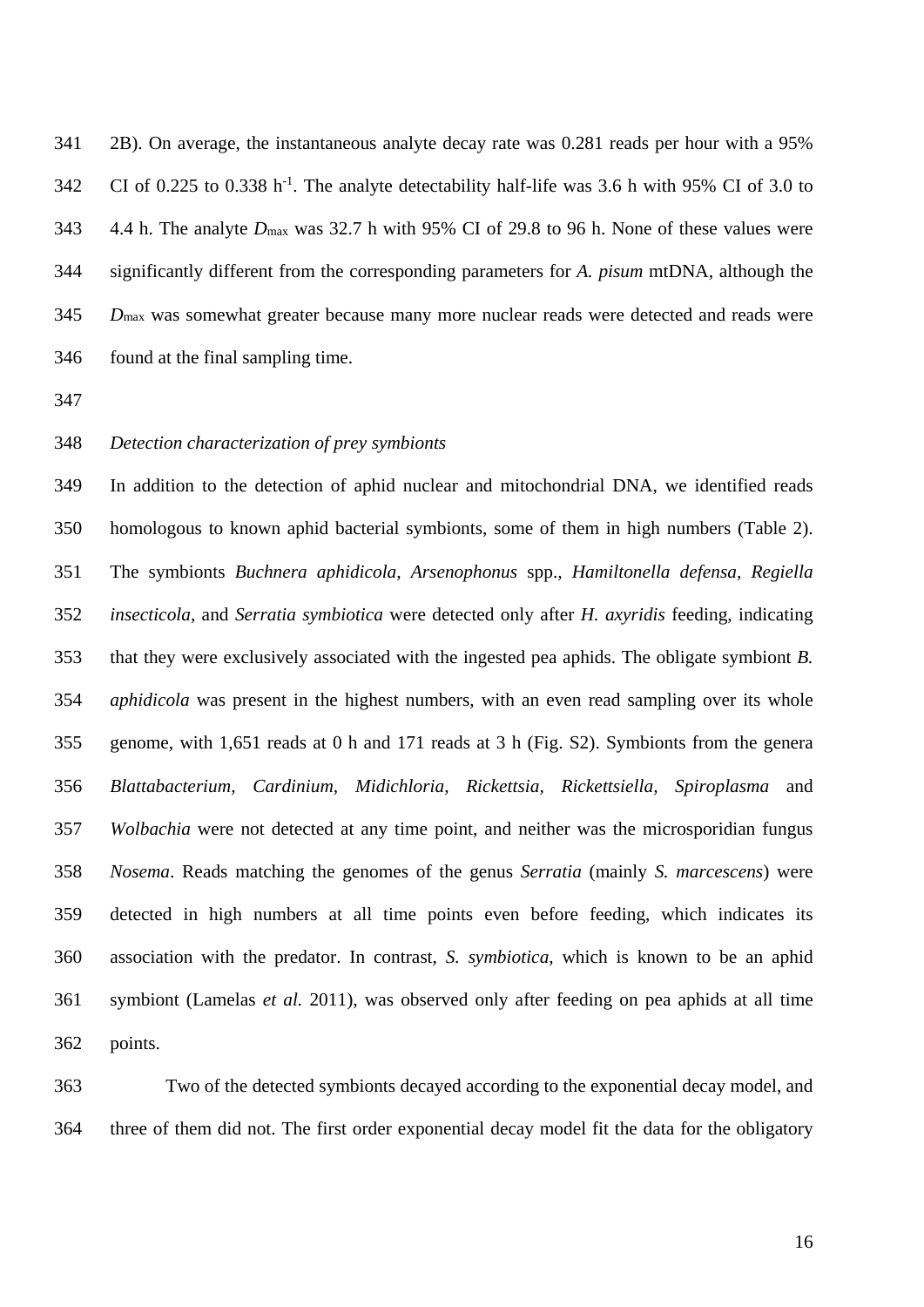365 aphid symbiont *B. aphidicola* ( $p = 2.39 \times 10^{-12}$ ; adjusted  $r^2 = 1.000$ ) and the facultative *R. insecticola* ( $p = 6.04 \times 10^{-7}$ ; adjusted  $r^2 = 0.998$ ) very well. *Buchnera aphidicola* was detected in large numbers immediately after feeding and continued to be detected 24 h later (Table 2). The decay of *B. aphidicola* in *A. pisum* ingested by *H. axyridis* is presented in Fig. 2C. On average, the instantaneous analyte decay rate was 0.694 reads per hour with a 95% CI of  $0.642$  to 0.747 h<sup>-1</sup>. The mean analyte detectability half-life was 3.4 h with 95% CI of 2.5 to 4.1 h. The analyte *D*max was 15.4 h with 95% CI of 5.7 to 25 h. Decay of *B. aphidicola* DNA therefore was significantly faster than for either *A. pisum* mtDNA or nuclear DNA as there was no overlap in the 95% CIs.

 Decay rate was similarly fast for *R. insecticola*, which however was detected in much smaller numbers than *B. aphidicola* (Table 2). On average, the instantaneous analyte decay 376 rate was 0.80 reads per hour with a 95% CI of 0.39 to 1.34  $h^{-1}$ . The analyte detectability half- life was 1.3 h with 95% CI of 0.7 to 2.5 h. The analyte *D*max was only 5.1 h with 95% CI of 2.4 to 7.6 h (Fig. 2D).

 The facultative symbionts *H. defensa*, *Arsenophonus* spp., and *S. symbiotica* did not fit 380 the exponential decay model (*H. defensa: p* = 0.245, adjusted  $r^2$  = 0.007; *Arsenophonus* spp.: *p* = 0.185, adjusted  $r^2$  = 0.115; *S. symbiotica: p* = 0.072, adjusted  $r^2$  = 0.407). All three exhibited a similar pattern, with no or almost no reads detected immediately after feeding, and a large, statistically significant increase in the number detected at 3 h after feeding, followed by a statistically significant decline in detection thereafter (Fig. 3). The rate of analyte decay 385 with 95% CIs from 3 h onwards was 0.25 [0.13, 0.36] h<sup>-1</sup> for *H. defensa*, 0.09 [0.02, 0.15] h<sup>-1</sup>  $f(386)$  for *Arsenophonus* sp., and  $0.04$  [0.01, 0.08] h<sup>-1</sup> for *S. symbiotica*. These values were significantly slower than for *B. aphidicola,* and *R. insecticola*, and equal to or slower than for *A. pisum* nuclear and mitochondrial DNA.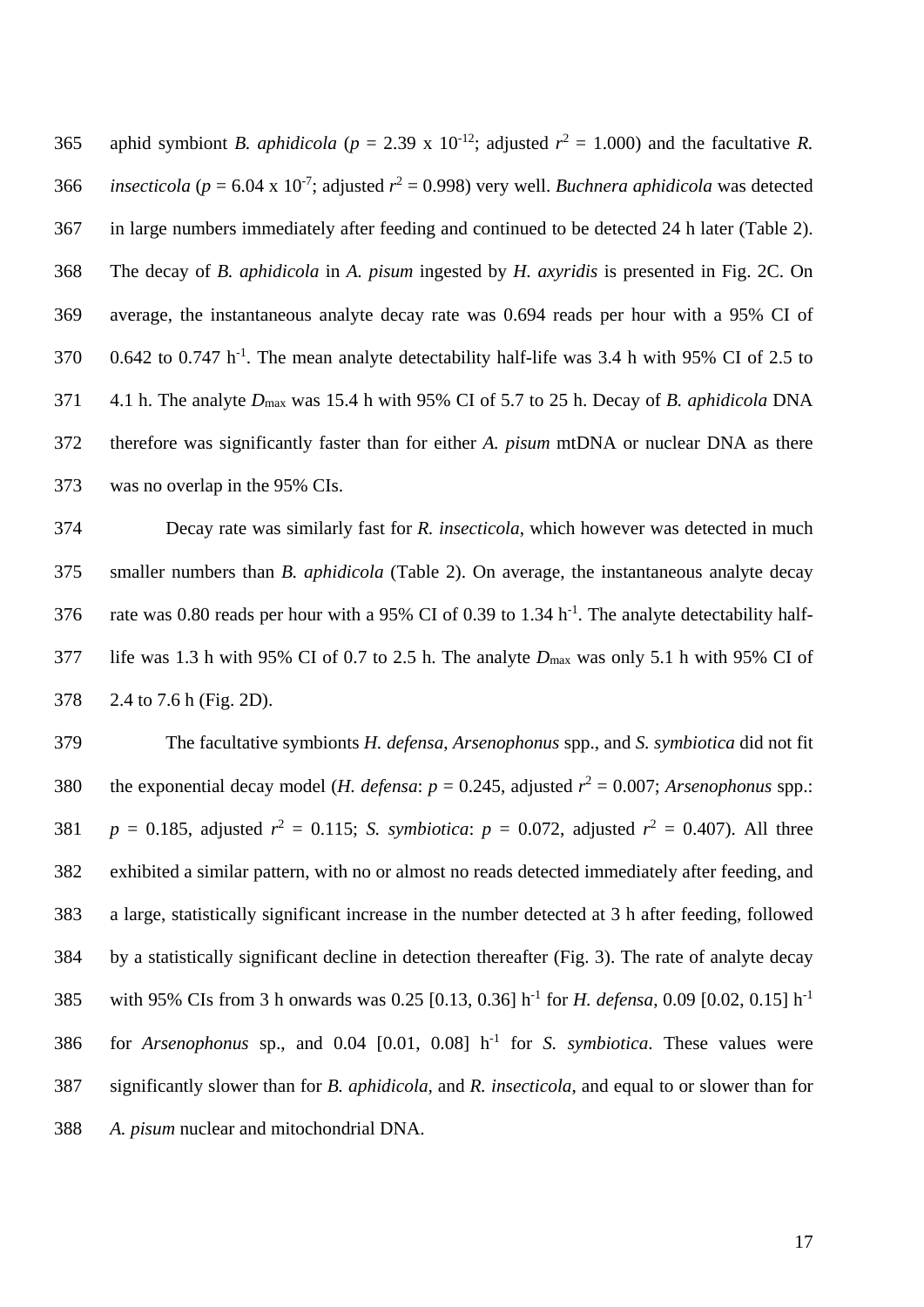#### **Discussion**

## *Metagenomic approaches in gut analyses*

 This work showed that metagenomic approaches are sensitive enough to detect a single aphid prey and its associated bacterial symbionts without prior DNA amplification, based on dozens of mtDNA reads or hundreds of matches to the nuclear genome of the pea aphid. A key aspect for prey DNA recovery was the use of stringent thresholds, which not only ensured the use of high-quality reads but also limited false positives and established species identity of prey and symbionts with great precision. These parameters were clearly sufficient to discriminate the *A. pisum* mitogenome reads from *Aph. glycines*, which were provided as sustaining food later in the feeding trial. Available genome sequences serving as reference are an important resource for this approach. In the case of the pea aphid both mitochondrial and nuclear genomes had been assembled (Richards *et al*. 2010). In addition, the NCBI pea aphid scaffold archive, containing many genome segments that remained unplaced in the final genome assembly, was an important source for aphid read identifications. Thirty-four percent of complex-repeat families are in the unplaced scaffold archive, and produced a greater number of hits than the placed scaffolds. The complex-repeat families need characterization, because they can be very powerful nuclear markers for species recognition (Dodsworth *et al.* 2014). Conceivably, similar databases can be created readily for other aphid species that lack these genomic resources, e.g. by low-coverage genomic sequencing ('genome skimming', Straub *et al*. 2012) from which scaffolds of repetitive regions are readily assembled as a potentially large source of taxon-specific markers.

 A fraction of the selected aphid reads corresponded to potential non-species-specific reads, i.e. highly conserved regions such as rRNAs or Simple Sequence Repeats (SSRs). A small proportion (3.5%) of SSRs was present in the NCBI pea aphid scaffold archive, but they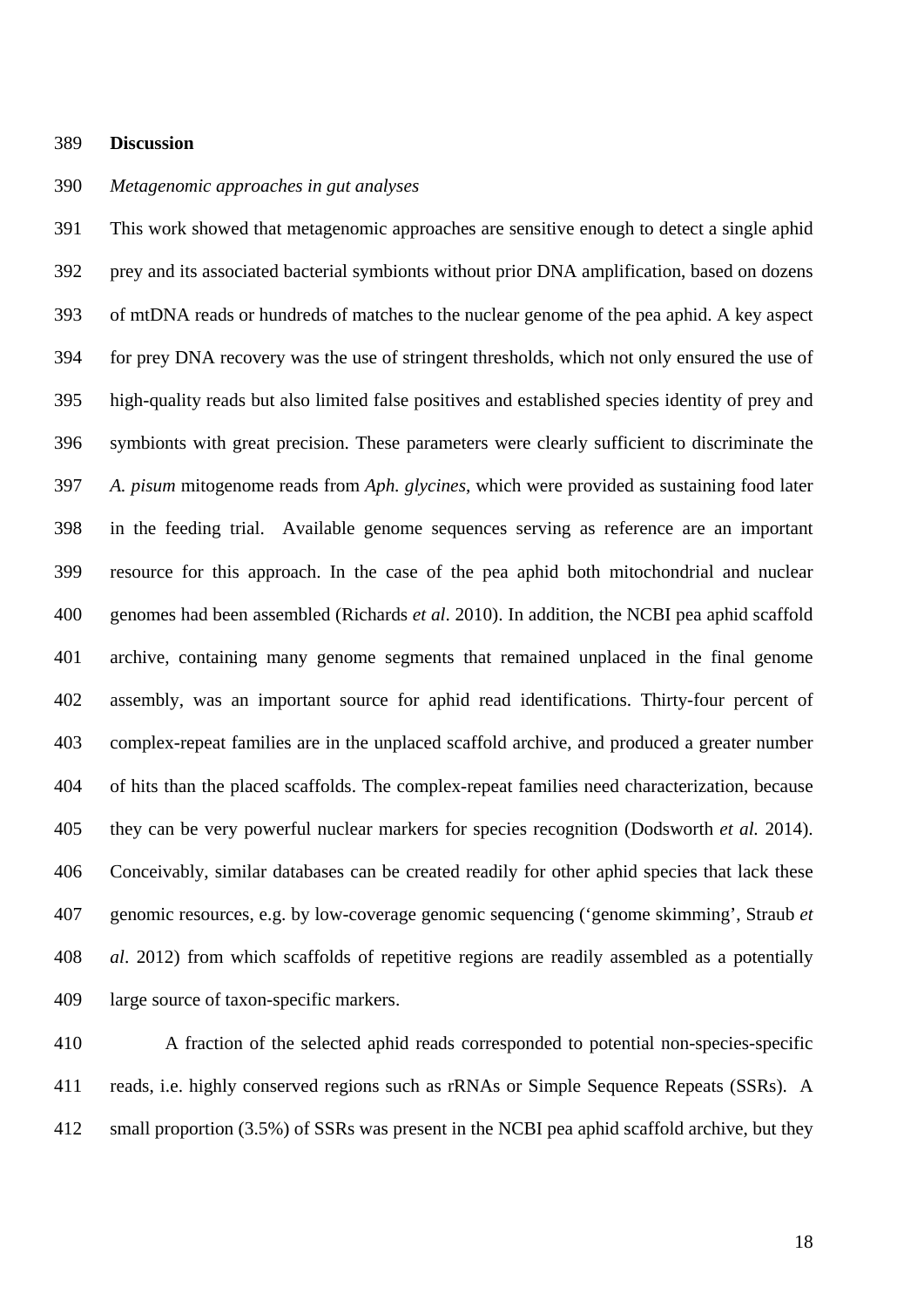generally did not produce matches to our read-to-genome BLAST-based mapping. Nevertheless, any detected rRNAs and SSRs matches were excluded, and therefore species misidentifications based on these sequences are unlikely.

 While the number of mtDNA reads detected for the predator was the overwhelming fraction of the reads and was always at least 400 times higher than for the prey, by dissecting the guts we recovered sufficient genetic signal for the detection of prey DNA and for analysing decay rates. The metagenomic approach provided a refined estimate of abundance and ultimately the decay rate because detection is less limited by amplification efficiency of one or a few target genes, but is related to the degree of preservation of a broader portion of the prey genome. By avoiding the amplification step of prey DNA, the number of detected reads is more directly correlated to the amount of prey material, which was neatly confirmed by the decay of read numbers over time after feeding.

 In addition to improved DNA abundance measures, the metagenomic approach is powerful due to its holistic analysis of the gut content. This includes the recovery of the obligate *B. aphidicola* genome that produced a roughly uniform distribution of matching reads over its genome of 643.5 kb, nearly all of which were exact (100%) matches (Fig. S2). With the read mapping approach used here, the recovery relies on the completeness of the reference databases used to match the sequenced DNA community. Additional reference databases can be constructed to search for other associated organisms, such as pathogens, parasitoids, and possible food plants. The metagenomics approach holds the advantage that the number of reads can be interpreted quantitatively for the entire system simultaneously without the vagaries of PCR reactions on multiple targets.

*Prey decay in the predator gut*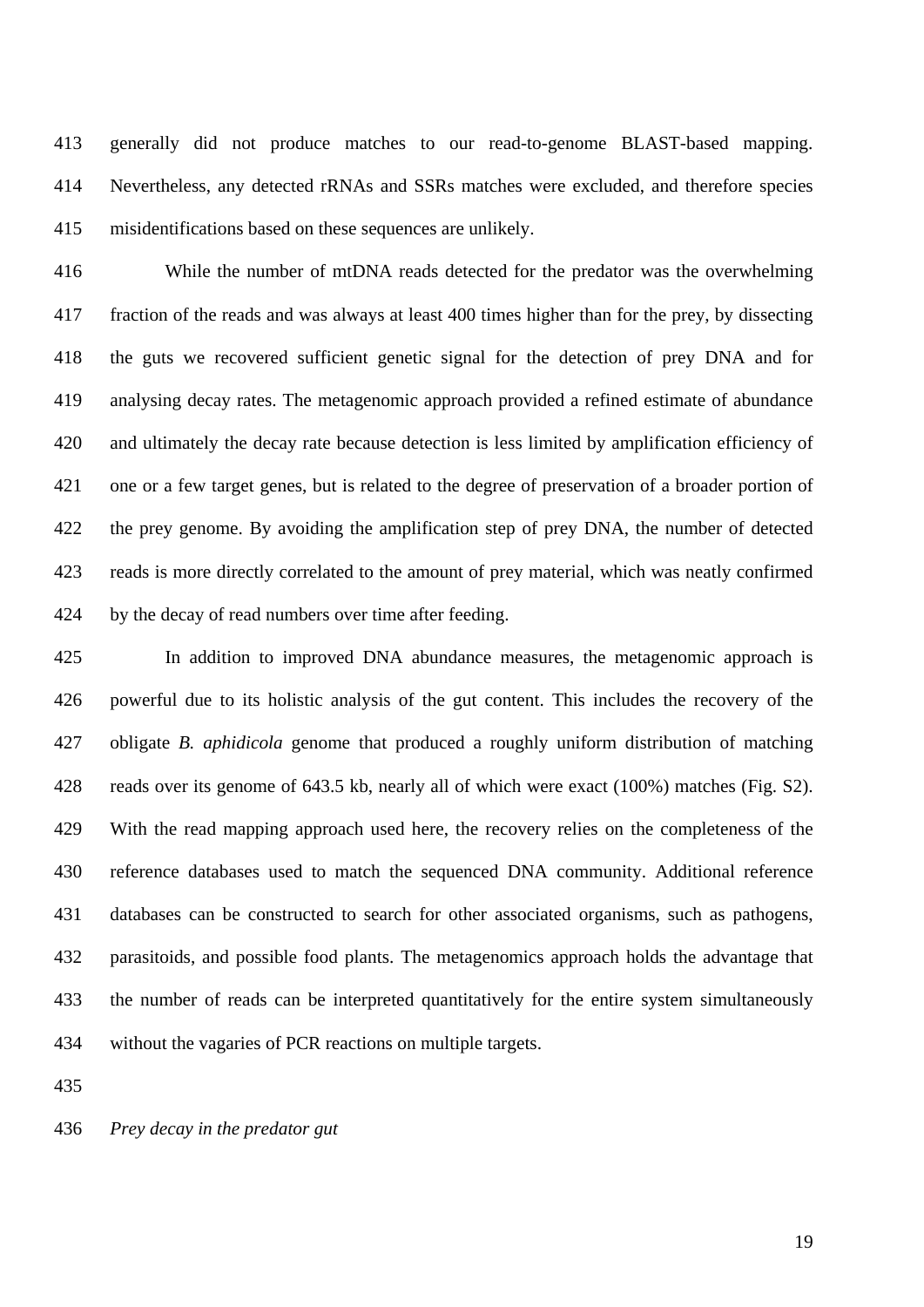The use of time-points separated by 24 h intervals, which bracketed the known *D*max periods for PCR-based methods, seemed to be too long for mtDNA detection of only a single aphid prey item without amplification of a target prey mtDNA gene. More prey mtDNA might have been detected using a shorter evaluation interval of perhaps up to 12 h after prey ingestion. This might improve the precision of the decay parameters for mtDNA and reduce the large confidence region around the regression (Fig. 2A), but the values for the analyte decay rate and analyte *D*max would not change much. On the other hand, the use of a library with an insert of 450 bp might have precluded the detection of prey mtDNA reads for periods longer than 3 h after prey ingestion, as most of the prey mtDNA in the predators' guts content could have already been digested to smaller lengths (Chen *et al*. 2000). By increasing the number of reads detected after 3 h, the analyte decay rate would be reduced, and analyte *D*max would be longer.

 The analyte detectability half-life of *A. pisum* genetic materials was 3.6 to 8.9 h, which is similar to the 2.0-4.9 h detectability half-life for PCR-based detection of a single aphid consumed by different predators (Greenstone *et al*. 2014). However, analyte *D*max, determined here from the metagenomic data, was 2-11 times longer than PCR-based *Dmax*. We estimated the *D*max for a single aphid prey using PCR to be 4.0 h for *Pardosa sternalis* (Aranae: Lycosidae) and 9.8 h for *Tetragnatha laboriosa* (Aranae: Tetragnathidae) (data from Kerzicnik e*t al*. 2012), 12.9 h for *Pardosa* spp. (data from Kuusk *et al*. 2008), and 16.1 h at 14ºC and 14.5 h at 21ºC for *Adalia bipunctata* (Coleoptera: Coccinellidae) (data from McMillan *et al.* 2007). When considering the decay of similar prey items, metagenomic sequencing appears to enable prey detection for a longer period of time than PCR-based methods.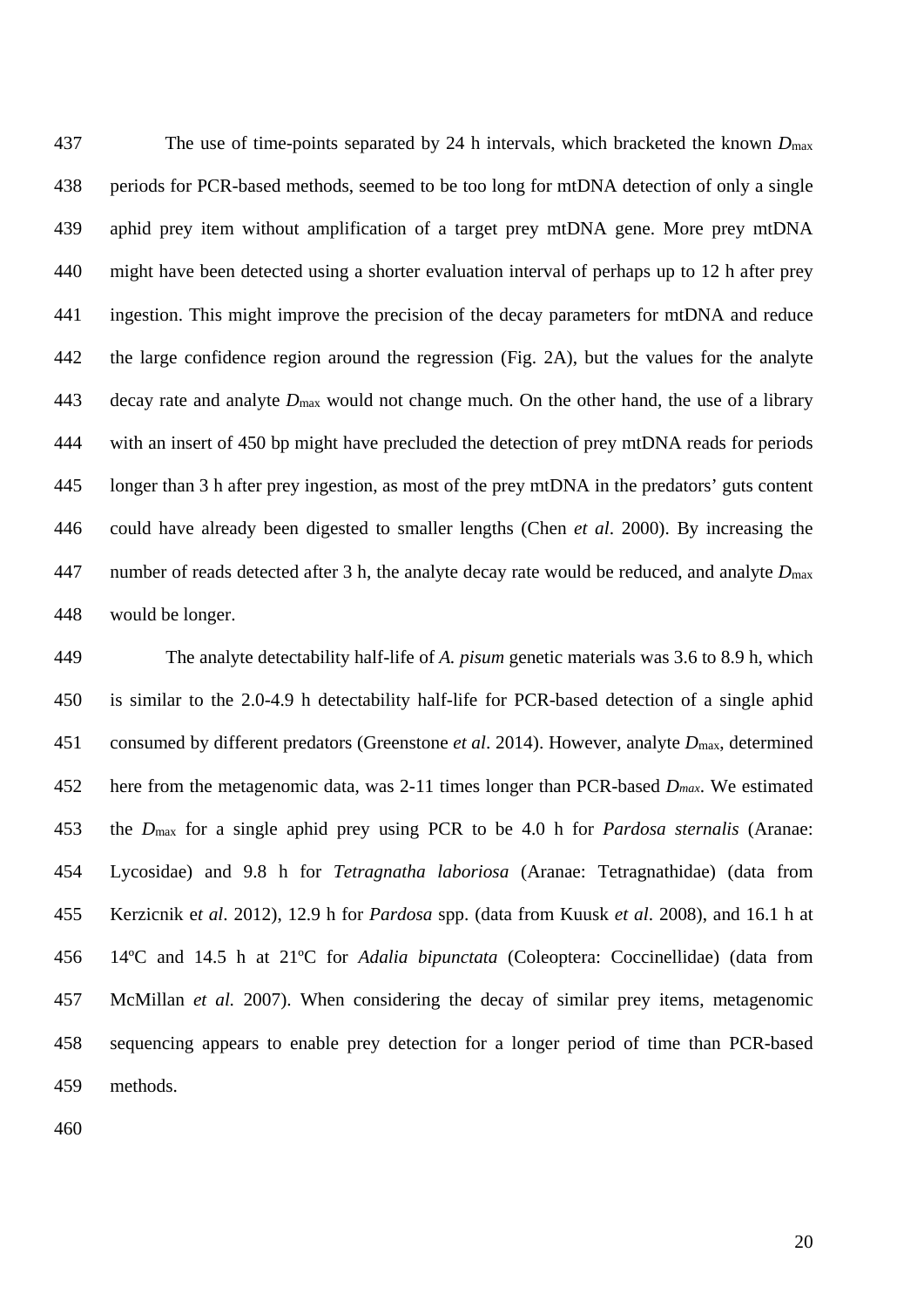#### *Symbiont detection and population dynamics in the predator gut*

 The secondary detection of several genera and species of prey symbionts in this work was possible because we could construct a symbiont reference database from GenBank. Secondary detection is defined here as the detection of exogenous DNA that was inside the first source of exogenous DNA (prey, in this case). Usually the detection of insect symbionts has been done with PCR based-methods, including metabarcoding through 16S rRNA (Jones *et al*. 2011, Hirsch *et al*. 2012). As found here, metagenomics can be used to monitor symbiont population fluctuations after prey ingestion.

 The detected *B. aphidicola*, *R. insecticola*, *H. defensa*, *Arsenophonus* spp., and *S. symbiotica* are all known to be aphid symbionts, and none have been reported from coccinellids, and they were not found in the negative control. In contrast, the genus *Serratia*, which includes the widespread, non-symbiotic *S. marcescens* and other free-living species, was detected in large numbers in all of the bioassay treatments, including the never-fed, negative control.

 Two kinds of decay patterns of prey symbionts were detected. One kind was for *B. aphidicola* and *R. insecticola,* which decayed according to the first order exponential decay model similar to prey DNA. This result suggests that the population dynamics of *B. aphidicola* and *R. insecticola* in the gut of *H. axyridis* could be characterized as a pure death process, where they are introduced into the predator gut via their aphid host and then die and are digested at a fixed rate. *Buchnera aphidicola* was detected in large numbers immediately after feeding, and up to 24 h after feeding, but not thereafter. A similar dynamic was found for *R. insecticola*, which is only known from aphids (Oliver *et al.* 2010). Interestingly, both decayed at a faster rate than *A. pisum* nuclear or mitochondrial DNA. Although *Aph. glycines* aphids were provided once a day, starting four hours after *A. pisum* aphid feeding, no *B.*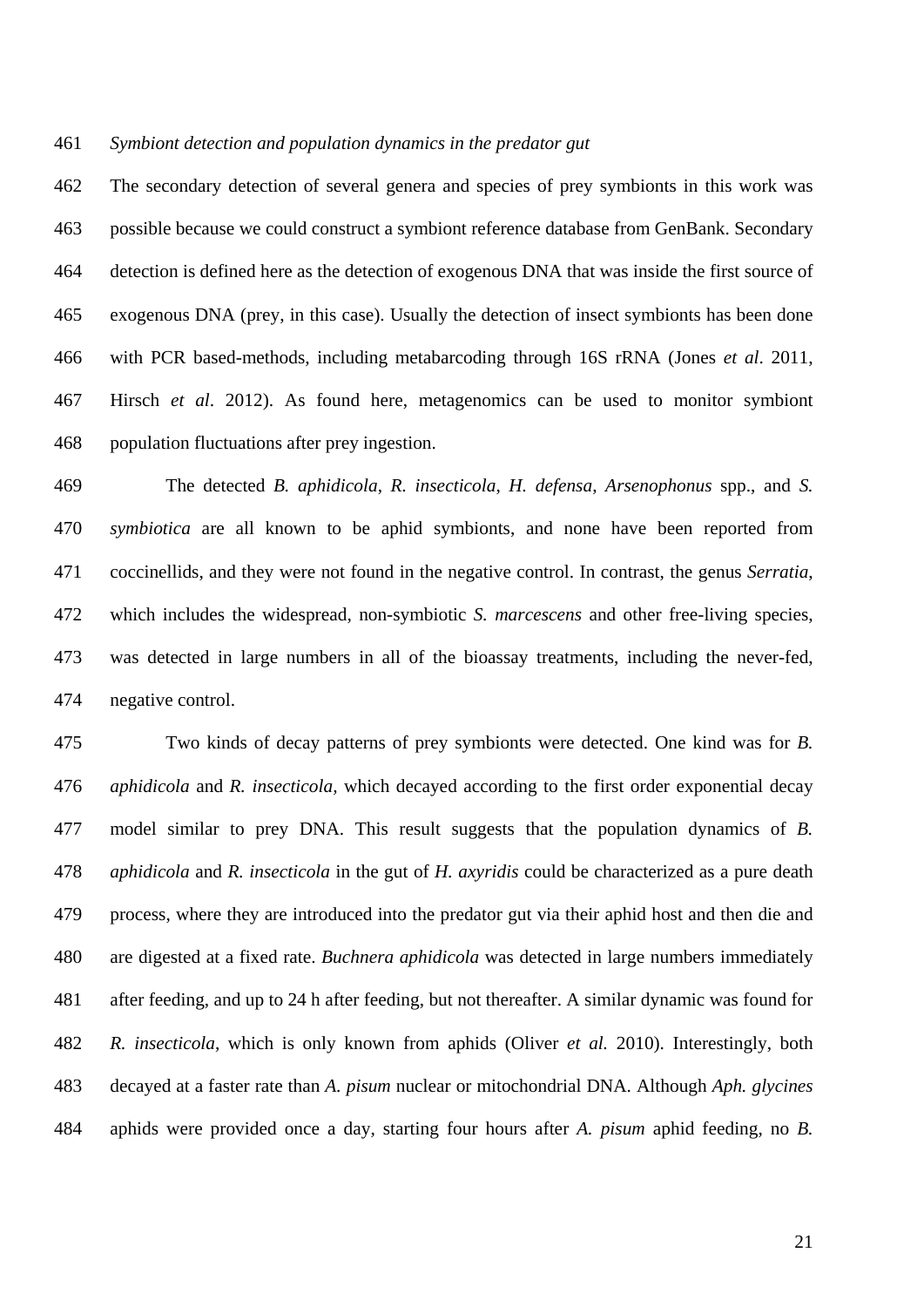*aphidicola* or *R. insecticola* were found at 48 and 96 h after feeding on *A. pisum*. Their decay rates may have been so fast that any *B. aphidicola* or *R. insecticola* DNA introduced via *Aph. glycines* aphids was already degraded by the time the predators were collected at 48 and 96 h in the bioassay.

 The second kind of decay pattern was observed for *H. defensa*, *S. symbiotica* and *Arsenophonus* spp. *Hamiltonella defensa* and *S. symbiotica* are associated with *A. pisum* where they coexist with *Buchnera* in bacteriocytes and also occur in sheath cells around bacteriocytes and in the hemolymph (Oliver *et al*. 2010). *Arsenophonus* is widespread in related Aphidinae, but not in pea aphid (Jousselin *et al*. 2012), and never has been reported from any beetle species. Because the only food consumed by the 3 h post-feeding *H. axyridis* was *A. pisum*, *Arsenophonus* was most likely present in the North Dakota *A. pisum* population used in this study.

 One possible explanation for the unusual decay pattern is that it was generated due to a random association of infected aphid hosts with beetles at the different time points, because the facultative symbionts do not infect all of their aphid hosts (Russell *et al*. 2013). We rejected this possible explanation, by calculating the probability that this could have happened just by chance. An upper bound on this probability is 0.33% (see Supporting Information), so the observed patterns probably reflect changes in the relative population size of these three symbionts in the predator gut. In addition, the large number of reads at 3 h could not have come from *Aph. glycines* aphids, as none of the predators had access to this food until 4 h after consumption of *A. pisum*.

 All three symbionts (*H. defensa*, *Arsenophonus* spp., and *S. symbiotica*) started with small or undetectable numbers immediately after *H. axyridis* fed on *A. pisum*, and by 3 h later, their populations grew in the predator guts by 1-2 orders of magnitude. Subsequently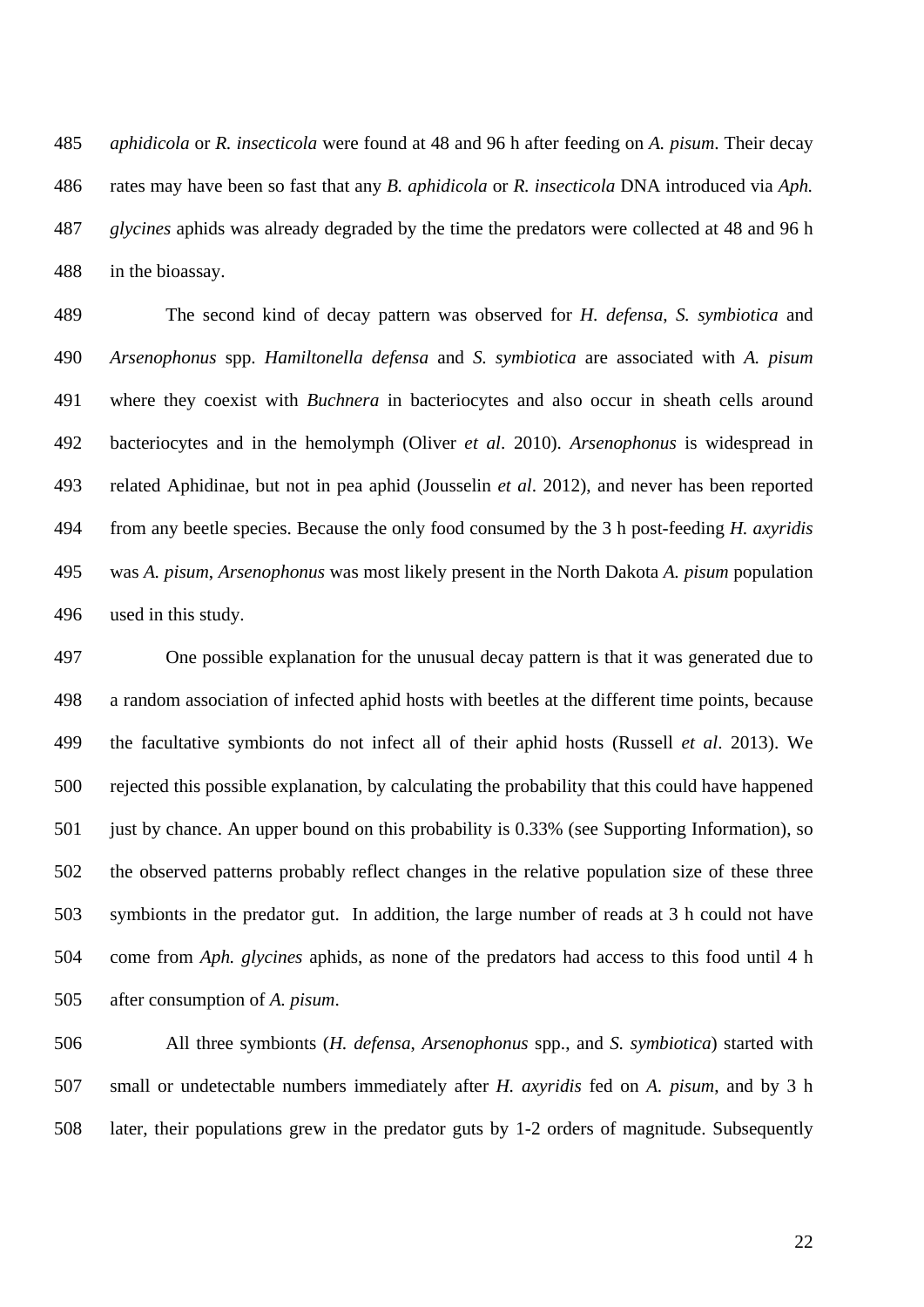they declined at different rates, with *H. defensa* declining fastest and *S. symbiotica* declining slowest. The predator gut appears to be suitable for initial high rates of reproduction of these symbionts, suggestive of an infection attempt during the 3 h after *A. pisum* ingestion. Indeed, Degnan *et al.* (2009) found that *H. defensa* had abundant putative pathogenicity loci and regulatory genes that may be important for infecting new hosts. In addition, Costopoulos *et al*. (2014) fed the coccinellid *Hippodamia convergens* with aphids containing either *H. defensa* or *S. symbiotica* which, compared to a control diet, reduced coccinellid survival and increased adult size. The transient increase in symbiont populations reported here could account for how a prey symbiont could affect the predator. The observed decline in symbiont populations later in the bioassay indicates deterioration of the predator gut environment, possibly caused by the predator immunity defense and increased competition from other gut bacteria.

 Although infective horizontal transmission of prey symbionts to predators has not been reported, it eventually could happen through repeated transient infections by prey symbionts after prey ingestion, especially if the symbiont conferred advantageous ecological effects. From our results, we can hypothesize that only the less specialized symbionts can survive such transmission. *Hamiltonella* and *Regiella* species are generally distinguished from their "free-living" Enterobacteriaceae relatives by their reduced genomes and the loss of some essential pathways (Moran *et al.* 2005; Degnan & Moran 2008; Rao *et al.* 2012). On the other hand, *Arsenophonus* species possess larger genomes and are morphologically and functionally very diverse in different aphid lineages, while *Serratia* species are widespread in many insects (Nováková *et al.* 2009; Russell *et al.* 2013). The fastest decay rates observed for *Hamiltonella* and *Regiella* species and the slowest decay rates observed for *Arsenophonus* and *S. symbiotica* seem to be directly correlated to these different levels of symbiosis.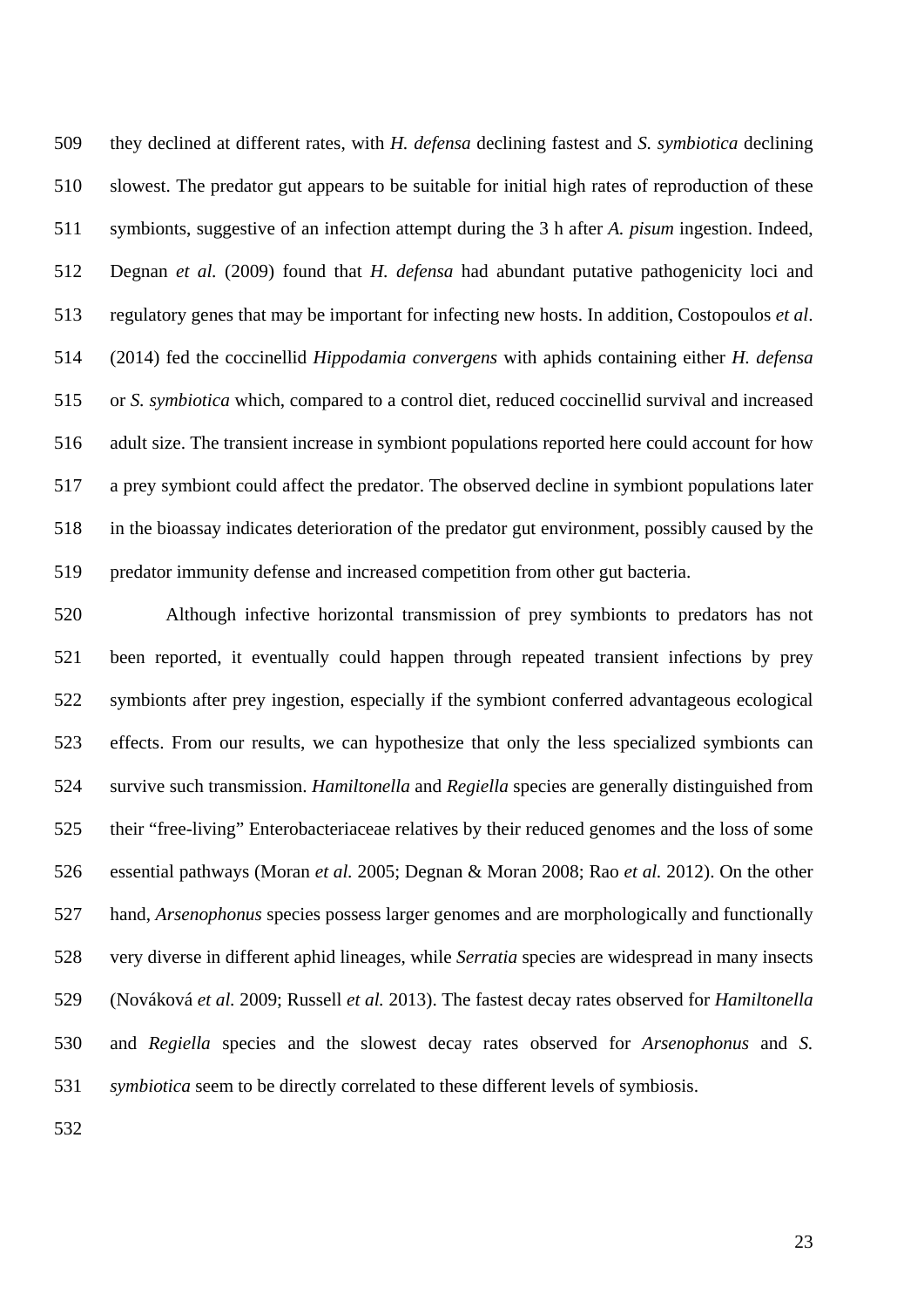## *Broader implications*

 The use of metagenomics in predator gut content analysis is a powerful tool that can reveal complex relationships among predators, prey, and their symbionts. Because the copy number of the genetic materials does not change during sample processing, the dynamics of these relationships can be studied quantitatively. Although it does not require development of specific PCR primers or antibodies, it requires reference DNA databases to make possible species identification. These databases could focus on either prey nuclear or mitochondrial DNA or symbiont genomes, and can be acquired from GenBank, or provided by the investigator. The prey DNA databases allow definitive identification of prey species, while the symbiont database may reinforce the prey identifications and reveal prey symbiont population dynamics in the predator gut. Finally, because of its high analyte *D*max and specificity, metagenomics can be especially useful for trophic interaction studies with a high number of prey species to be detected at the same time, identifying unknown prey and revealing species not previously known to be preyed upon by a predator.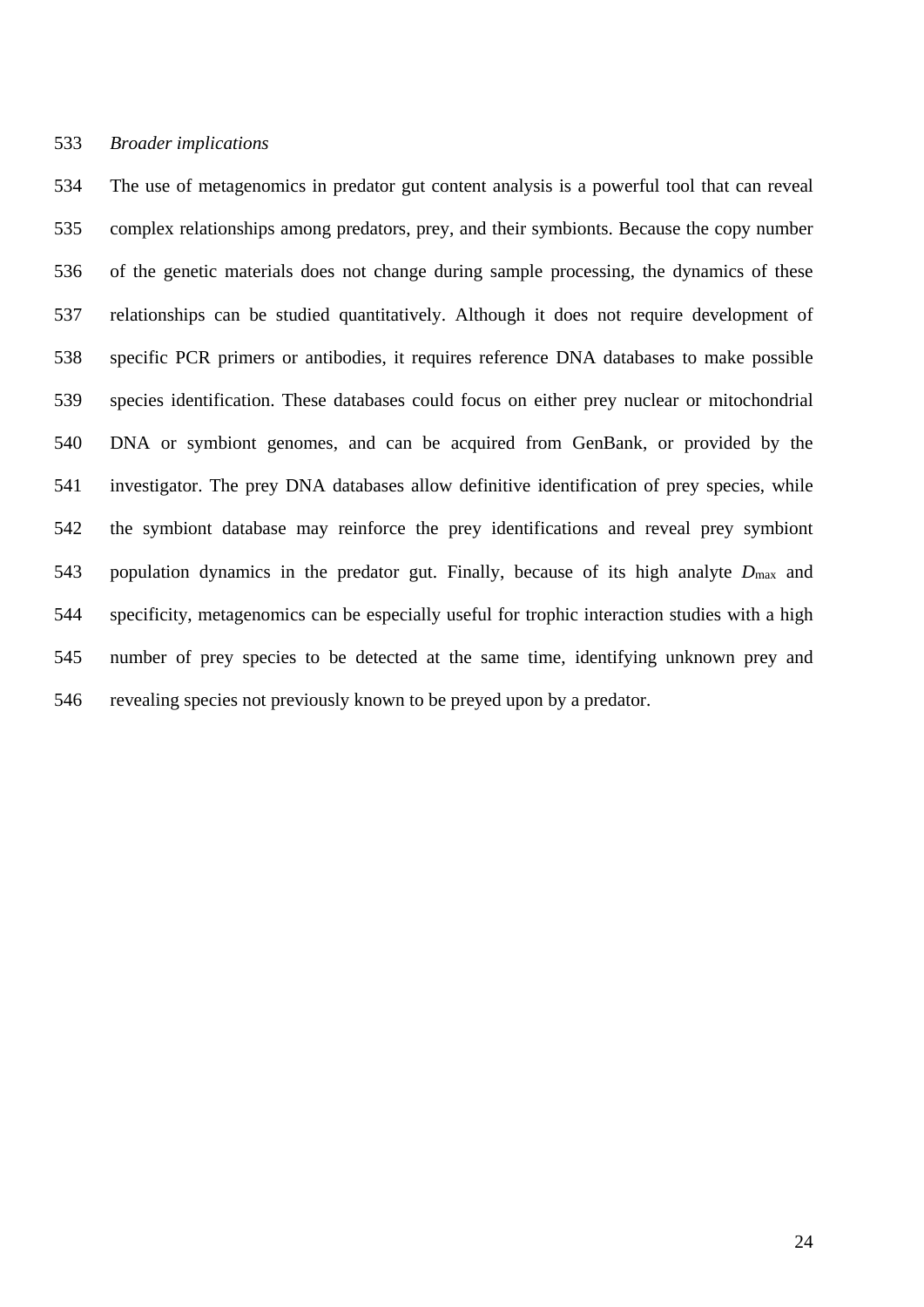# **Acknowledgments**

- We would like to thank Jason Harmon at North Dakota State University for providing the *A.*
- *pisum* aphids; Kristina Prescott for helping with the feeding bioassays; and Alex Crampton-
- Platt, Martijn Timmermans and Amrita Srivathsan for help with bioinformatics.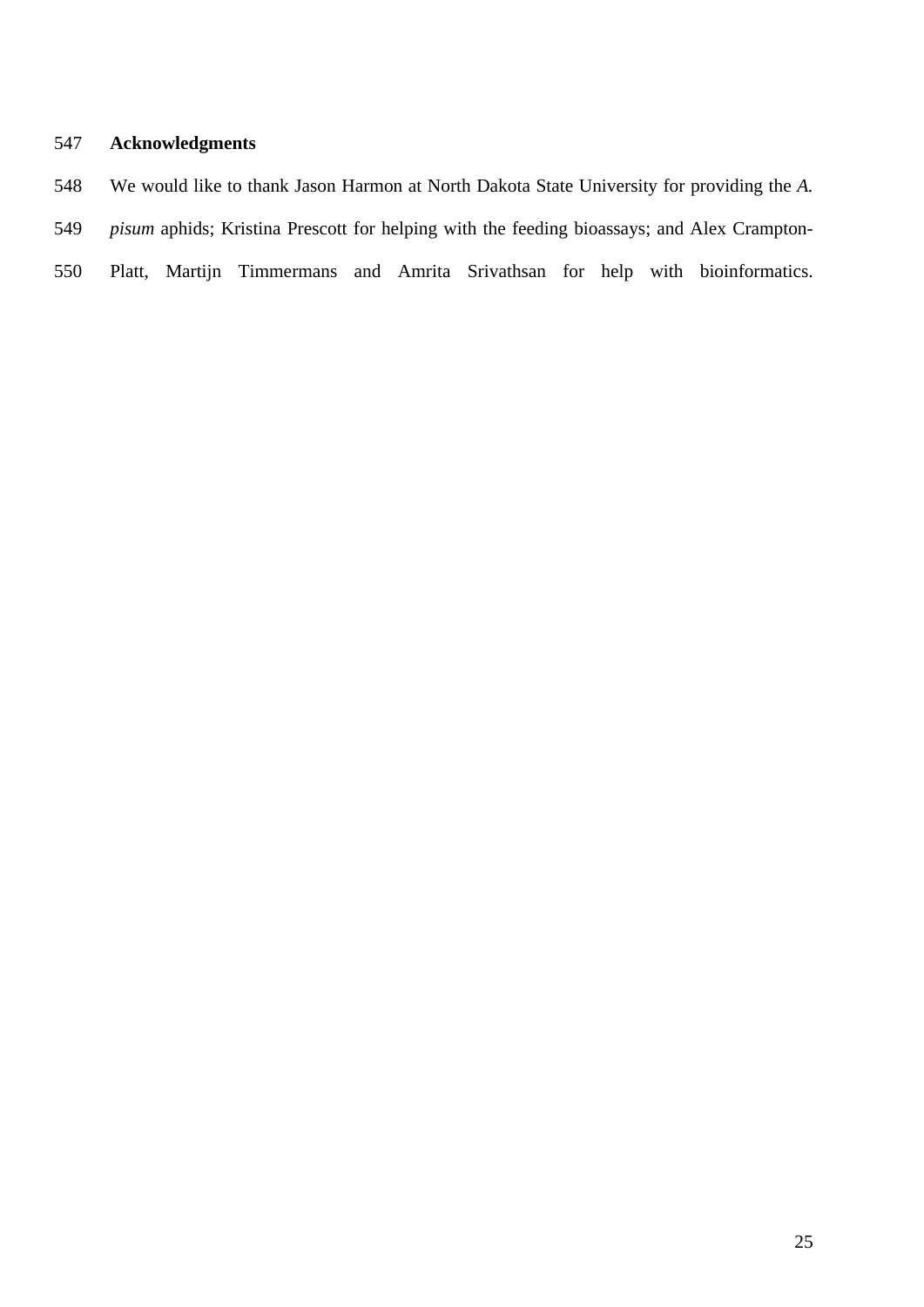## **References**

- Altschul SF, Gish W, Miller W, *et al.* (1990) Basic local alignment search tool. *Journal of Molecular Biology,* **215**, 403-410.
- Chen Y, Giles KL, Payton ME, Greenstone MH (2000) Identifying key cereal aphid predators
- by molecular gut analysis. *Molecular Ecology,* **9**, 1887-1898.
- Costopoulos K, Kovacs JL, Kamins A, Gerardo NM (2014) Aphid facultative symbionts reduce survival of the predator lady beetle *Hippodamia convergens*. *BMC Ecology,* **14**, 5.
- Chen Y, Giles KL, Payton ME, Greenstone MH (2000) Identifying key cereal aphid predators by molecular gut analysis. *Molecular Ecology*, **9**, 1887–98.
- Deagle BE, Tollit DJ, Jarman SN, Hindell MA, Trites AW, Gales NJ (2005) Molecular scatology as a tool to study diet: analysis of prey DNA in scats from captive Steller sea lions. *Molecular Ecology*, **14**, 1831–1842.
- Deagle BE, Chiaradia A, McInnes J, Jarman SN (2010) Pyrosequencing faecal DNA to determine diet of little penguins: is what goes in what comes out? *Conservation Genetics*,
- **11**, 2039–2048
- Degnan PH, Moran NA (2008) Evolutionary genetics of a defensive facultative symbiont of insects: exchange of toxin-encoding bacteriophage. *Molecular Ecology,* **17** (3), 916-929.
- Degnan PH, Yub Y, Sisneros N, Wing RA, Moran NA (2009) *Hamiltonella defensa*, genome
- evolution of protective bacterial endosymbiont from pathogenic ancestors. *Proceeding of*
- *the National Academy of Sciences (USA),* **106** (22), 9063-9068.
- Dodsworth S, Chase MW, Kelly LJ, Leitch IJ, Macas J, Novák P, Piednoël M, Weiss-
- Schneeweiss H, Leitch AR (2014) Genomic repeat abundances contain phylogenetic
- signal. *Systematic Biology*, doi: 10.1093/sysbio/syu080.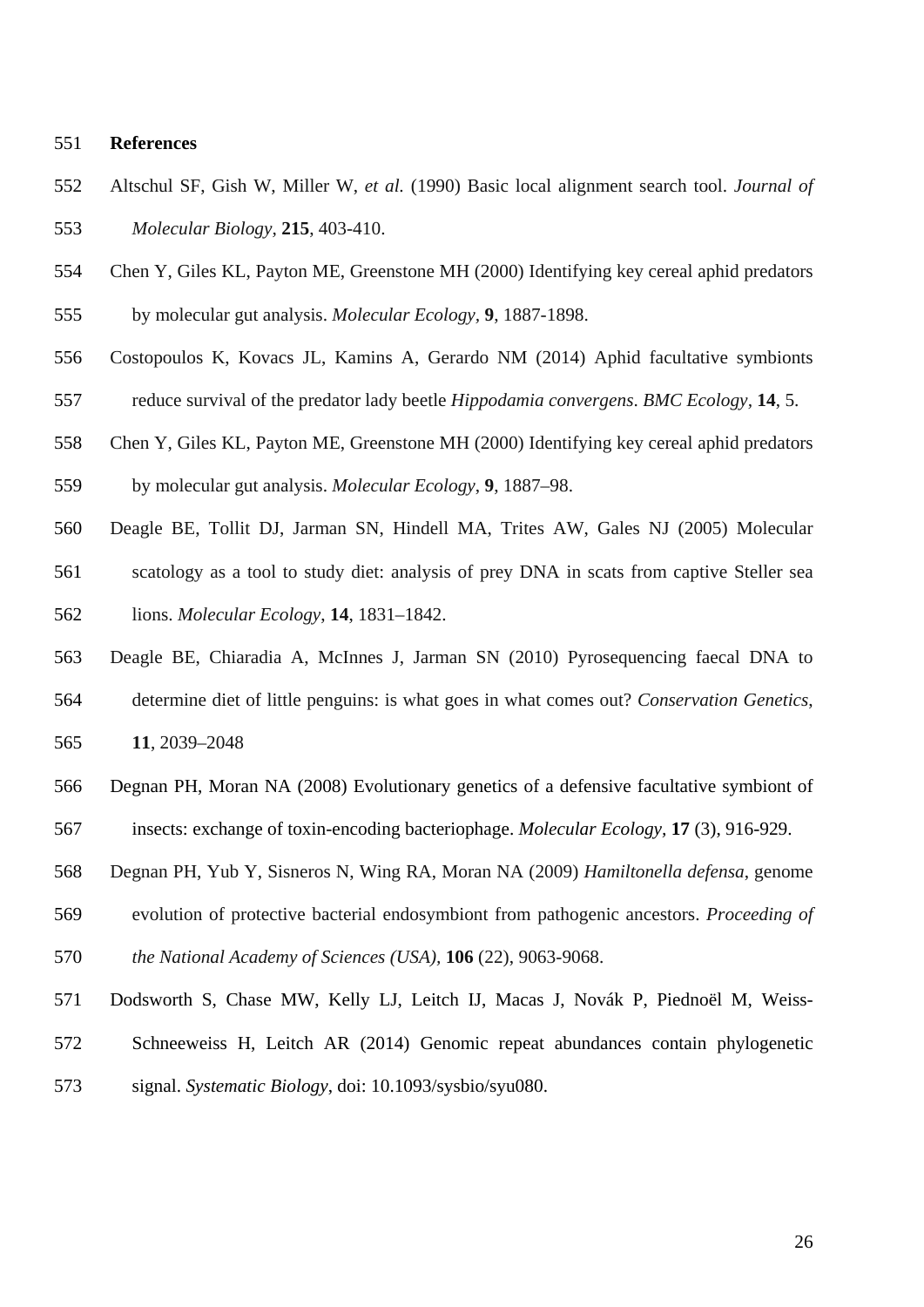- Eddy S, Durbin R (1994) RNA sequence analysis using co-variance models. *Nucleic Acids Research*, **22**, 2079-2088.
- Fein-Zchori E, Bourtzis K (2012) Manipulative tenants, bacteria associated with Arthropods.
- CRC Press, Frontiers in Microbiology Series. 306 p.
- Green SJ, Minz D (2005) Suicide polymerase endonuclease restriction, a novel technique for
- enhancing PCR amplification of minor DNA templates. *Applied and Environmental Microbiology*, 71, 4721–4727.
- Greenstone MH, Rowley DL, Weber DC, Payton ME, Hawthorne DJ (2007) Feeding mode
- and prey detectability half-lives in molecular gut-content analysis: an example with two
- predators of the Colorado potato beetle. *Bulletin of Entomological Research,* **97**, 201-209.
- Greenstone MH, Payton ME, Weber DC, Simmons AM (2014) The detectability half-life in arthropod predator–prey research: what it is, why we need it, how to measure it, and how to use it. *Molecular Ecol*ogy **23**, 3799–3813. doi: 10.1111/mec.12552.
- Harwood JD, Obrycki JJ (2005) Quantifying aphid predation rates of generalist predators in the field. *European Journal of Entomology,* **102**, 335-350.
- Hereward JP, Walter GH (2012) Molecular interrogation of the feeding behaviour of field captured individual insects for interpretation of multiple host plant use. *PLoS ONE,* **7** (9), e44435.
- Hirsch J, Strohmeier S, Pfannkuchen M, Reineke A (2012) Assessment of bacterial endosymbiont diversity in *Otiorhynchus* spp. (Coleoptera: Curculionidae) larvae using a multitag 454 pyrosequencing approach. *BMC Microbiology,* **12** (Suppl 1), S6.
- Jarman SN, Wilson SG (2004) DNA-based species identification of krill consumed by whale sharks. *Journal of Fish Biology*, **65**, 586–591.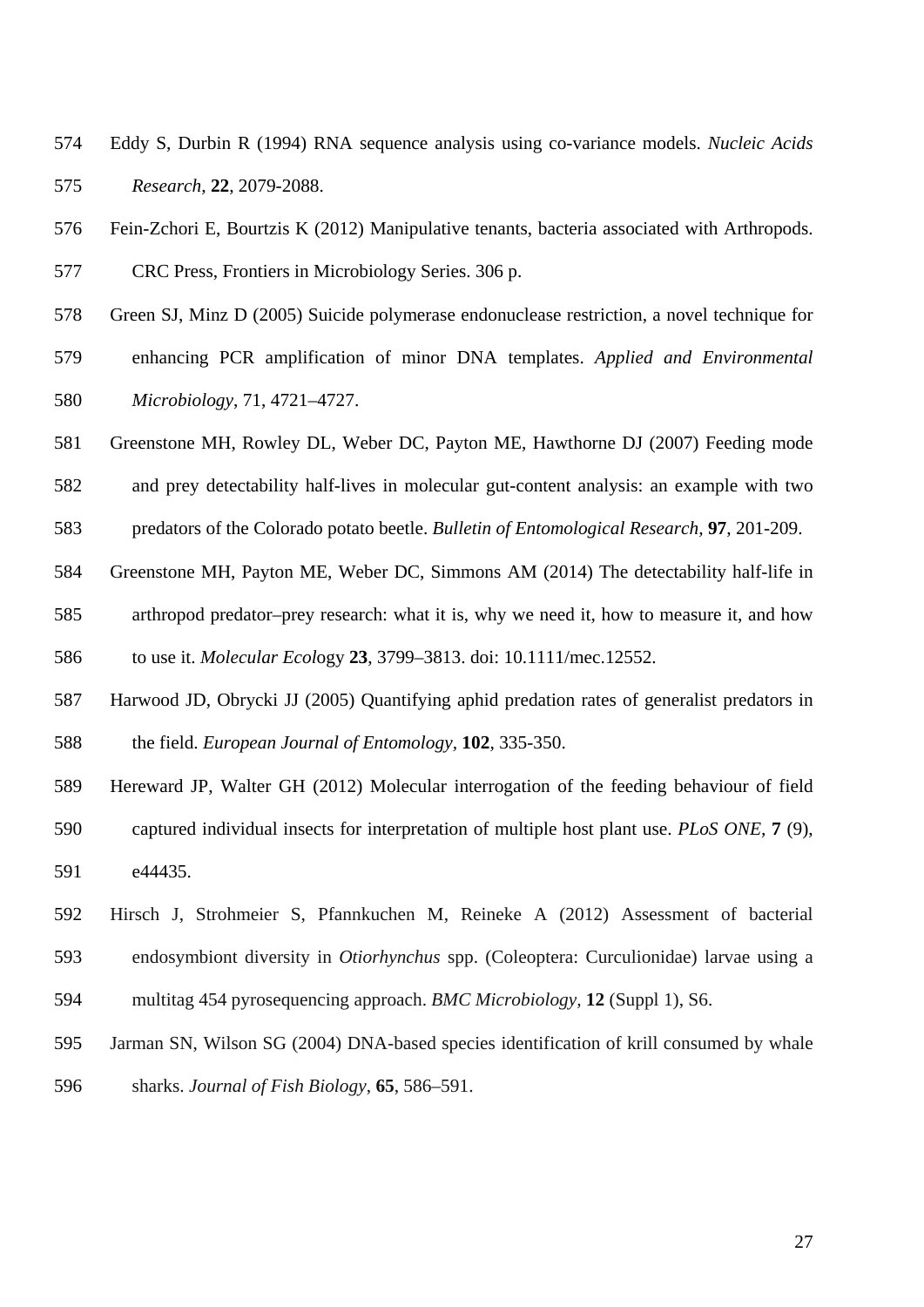- Jones RT, Bressan A, Greenwell AM, Fierer N (2011) Bacterial communities of two parthenogenetic aphid species colonizing two host plants across the Hawaiian Islands. *Applied and Environmental Microbiology,* **77**, 8345–8349.
- Jousselin E, D'Acier AC, Vanlerberghe-Masutti F, Duron O (2012) Evolution and diversity of *Arsenophonus* endosymbionts in aphids. *Molecular Ecology,* **22**, 260-270.
- Kerzicnik LM, Chapman EG, Harwood JD, Peairs FB, Cushing PE (2012) Molecular characterization of Russian wheat aphid consumption by spiders in winter wheat. *Journal of Arachnology,* **40**, 71-77.
- Kuusk A-K, Cassel-Lundhagen A, Kvarheden A, Ekbom B (2008) Tracking aphid predation
- by lycosid spiders in spring-sown cereals using PCR-based gut-content analysis. *Basic and Applied Ecology,* **9**, 718-725.
- Lohse M, Bolger AM, Nagel A, Fernie AR, Lunn JE, Stitt M, Usadel B (2012) RobiNA: a user-friendly, integrated software solution for RNA-Seq-based transcriptomics. *Nucleic Acids Research,* **40**, W622-7.
- Lövei GL, Monostori É, István A (1985) Digestion rate in relation to starvation in the larva of
- a carabid predator, *Poecilus cupreus*. *Entomologia Experimentalis et Applicata*, **37**, 123- 127.
- Majerus MEN (2006) The impact of male-killing bacteria on the evolution of aphidophagous coccinellids. *Europeran Journal of Entomology,* **103**, 1–7.
- McMillan S, Kuusk A-K, Cassel-Lunhagen A, Ekbom B (2007) The influence of time and
- temperature on molecular gut-content analysis: *Adalia bipunctata* fed *Rhopalosiphum*
- *padi*. *Insect Science*, **14**, 353-358.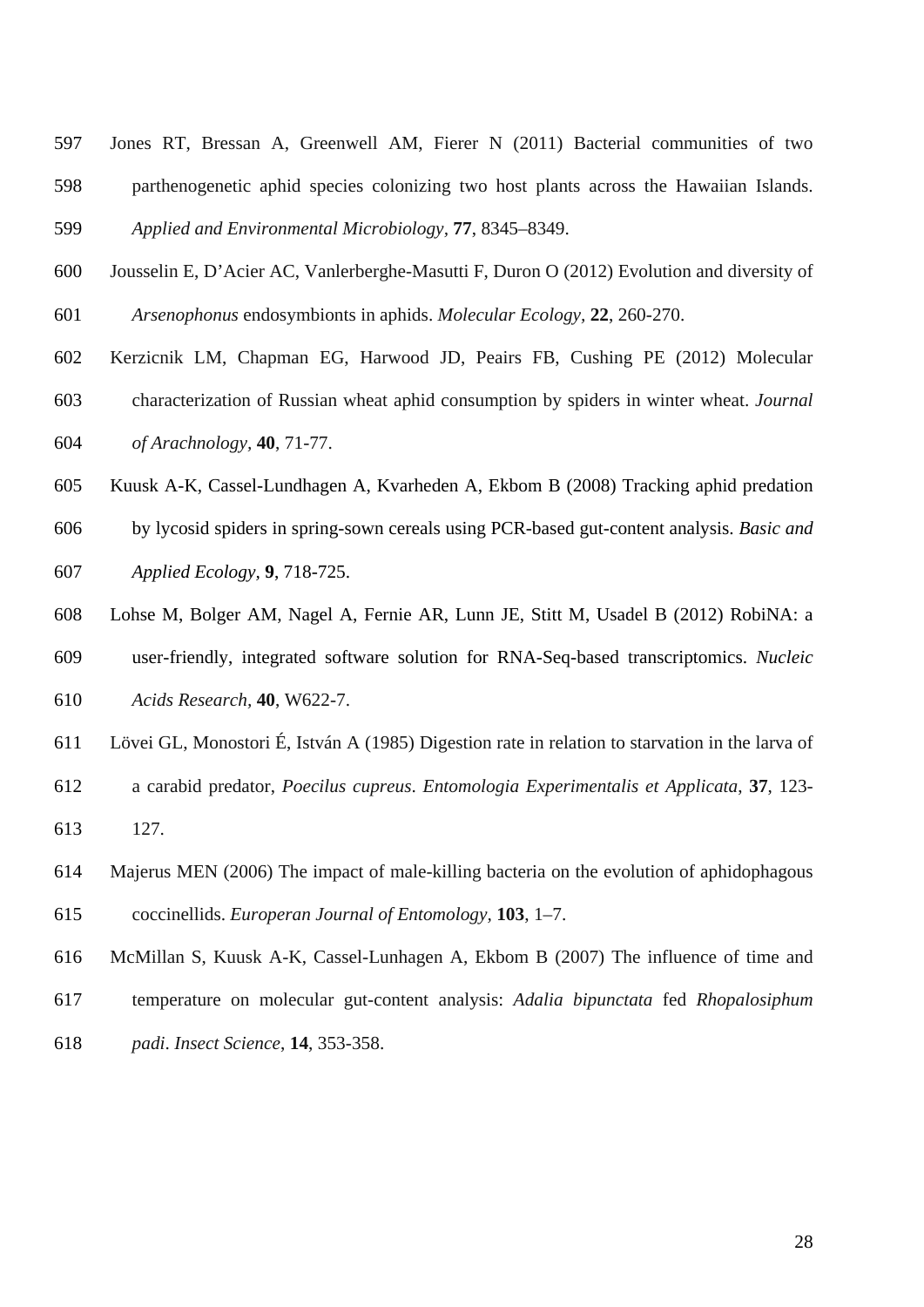- Moran NA, Russell JA, Koga R, Fukatsu T (2005) Evolutionary relationships of three new
- species of *Enterobacteriaceae* living as symbionts of aphids and other insects. *Applied and Environmental Microbiology,* **71**, 3302–3310.
- Myers EW, Sutton GG, Delcher AL *et al.* (2000) A whole-genome assembly of *Drosophila*. *Science,* **287**, 2196-2204.
- Nováková E, Hypsa V, Moran NA (2009) *Arsenophonus*, an emerging clade of intracellular symbionts with a broad host distribution. *BMC Microbiology,* **9**, 143.
- Oliver KM, Degnan PH, Burke GR, Moran NA (2010) Facultative symbionts in aphids and
- the horizontal transfer of ecologically important traits. *Annual Review of Entomology*, **55**, 247–266.
- Piñol J, San Andres V, Clare EL, Mir G, Symondson WOC (2014) A pragmatic approach to the analysis of diets of generalist predators: the use of next-generation sequencing with no blocking probes. *Molecular Ecology Resources,* **14**, 18-26.
- Pompanon F, Deagle BE, Symondson WOC *et al*. (2012) Who is eating what: Diet assessment using next generation sequencing. *Molecular Ecology*, **21** (8), 1931-1950.
- Quast C, Pruesse E, Yilmaz P *et al.* (2013) The SILVA ribosomal RNA gene database project: improved data processing and web-based tools. *Nucleic Acids Research*, 41 (D1), D590-D596.
- Rao Q, Wang S, Su Y-L *et al.* (2012) Draft genome sequence of "*Candidatus Hamiltonella defensa*," an endosymbiont of the whitefly *Bemisia tabaci. Journal of. Bacteriology*, **194** (13), 3558.
- Richards S, Gibbs RA, Gerard NM *et al.* (2010) Genome sequence of the pea aphid *Acyrthosiphon pisum*. *PLoS Biology*, **8** (2), e1000313.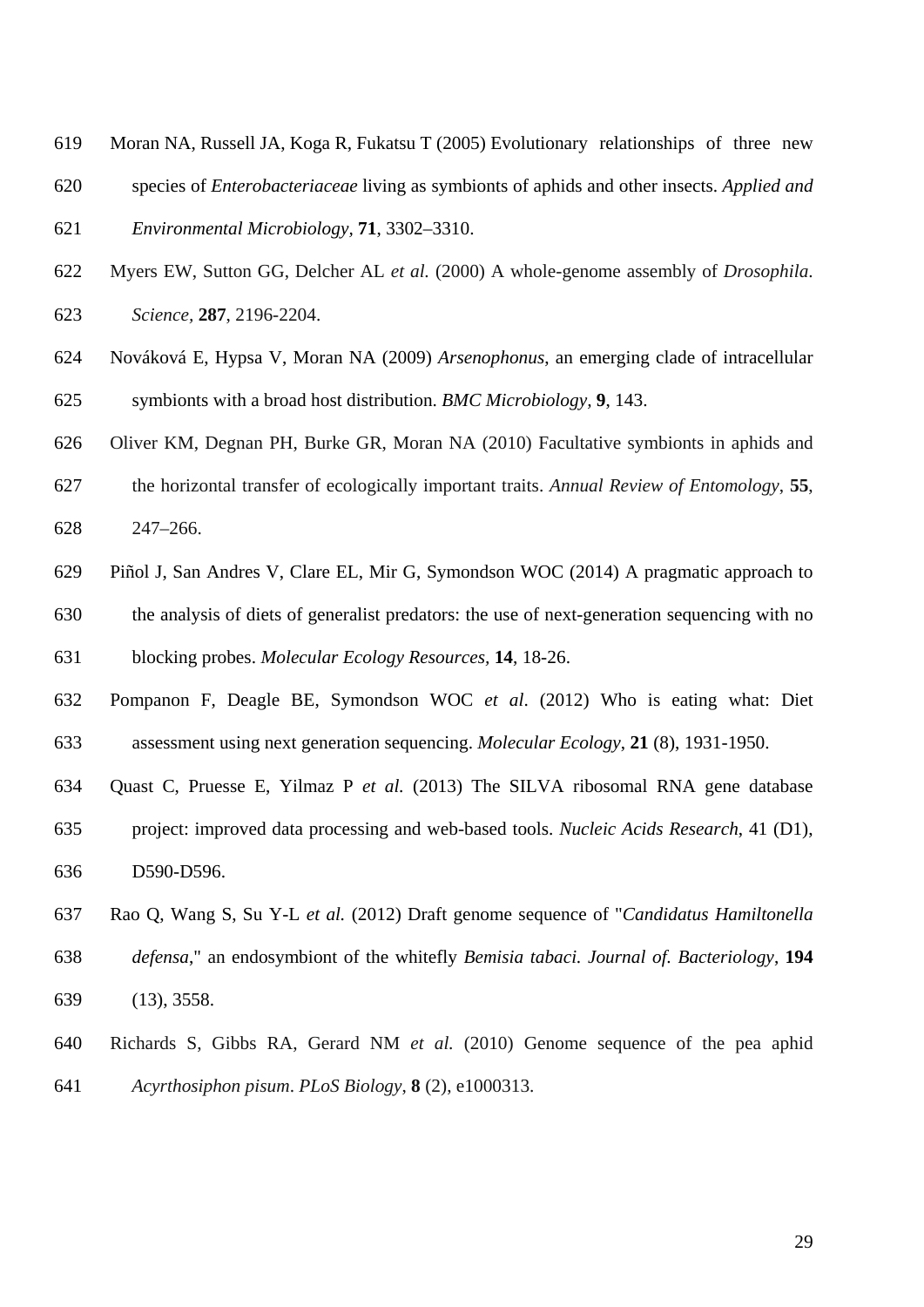Russell JA, Weldon S, Smith AH, Kim KL, Hu1 Y, Łukasik P, Doll S, Anastopoulos J, Novin M, Oliver KM (2013) Uncovering symbiont-driven genetic diversity across North

American pea aphids. *Molecular Ecology,* **22** (7), 2045–2059.

- Schmieder R, Edwards R (2011) Quality control and preprocessing of metagenomic datasets. *Bioinformatics,* **27**, 863-864.
- Shehzad WM, Riaz T, Nawaz MA, Miquel C, Poillot C, Shah SA, Pompanon F, Coissac E, Taberlet P (2012) Carnivore diet analysis based on next-generation sequencing: application to the leopard cat (*Prionailurus bengalensis*) in Pakistan. *Molecular Ecology*, **21,** 1951– 1965.
- Simon J-C, Boutin S, Tsuchida T, Koga R, Le Gallic J-F, Frantz A, Outreman Y, Fukatsu T (2011) Facultative symbiont infections affect aphid reproduction. *PLoS ONE,* **6** (7),
- e21831.
- Srivathsan, A., J. C. M. Sha, A. P. Vogler, and R. Meier. [Comparing the effectiveness of](http://scholar.google.co.uk/citations?view_op=view_citation&hl=en&user=t5FZIDMAAAAJ&pagesize=100&sortby=pubdate&citation_for_view=t5FZIDMAAAAJ:tYavs44e6CUC)  [metagenomics and metabarcoding for diet analysis of a leaf](http://scholar.google.co.uk/citations?view_op=view_citation&hl=en&user=t5FZIDMAAAAJ&pagesize=100&sortby=pubdate&citation_for_view=t5FZIDMAAAAJ:tYavs44e6CUC) feeding monkey (*Pygathrix [nemaeus](http://scholar.google.co.uk/citations?view_op=view_citation&hl=en&user=t5FZIDMAAAAJ&pagesize=100&sortby=pubdate&citation_for_view=t5FZIDMAAAAJ:tYavs44e6CUC)*). *Molecular Ecology Resources*, Accepted manuscript online: 7 JUL 2014

11:12AM EST | DOI: 10.1111/1755-0998.12302.

 Sopp PI, Sunderland KD (1989) Some factors affecting the detection period of aphid remains in predators using ELISA. *Entomologia Experimentalis et Applicata*, **51**, 11-20.

Straub SCK, Parks M, Weitemier K, Fishbein M, Cronn RC, Liston A (2012) Navigating the

- tip of the genomic iceberg: Next-generation sequencing for plant systematics. *American Journal of Botany*, **99**, 349-364.
- Symondson WOC (2002) Molecular identification of prey in predator diets. *Molecular Ecology*, **11**, 627-641.
- Timmermans MJTN, Vogler AP (2012) Phylogenetically informative rearrangements in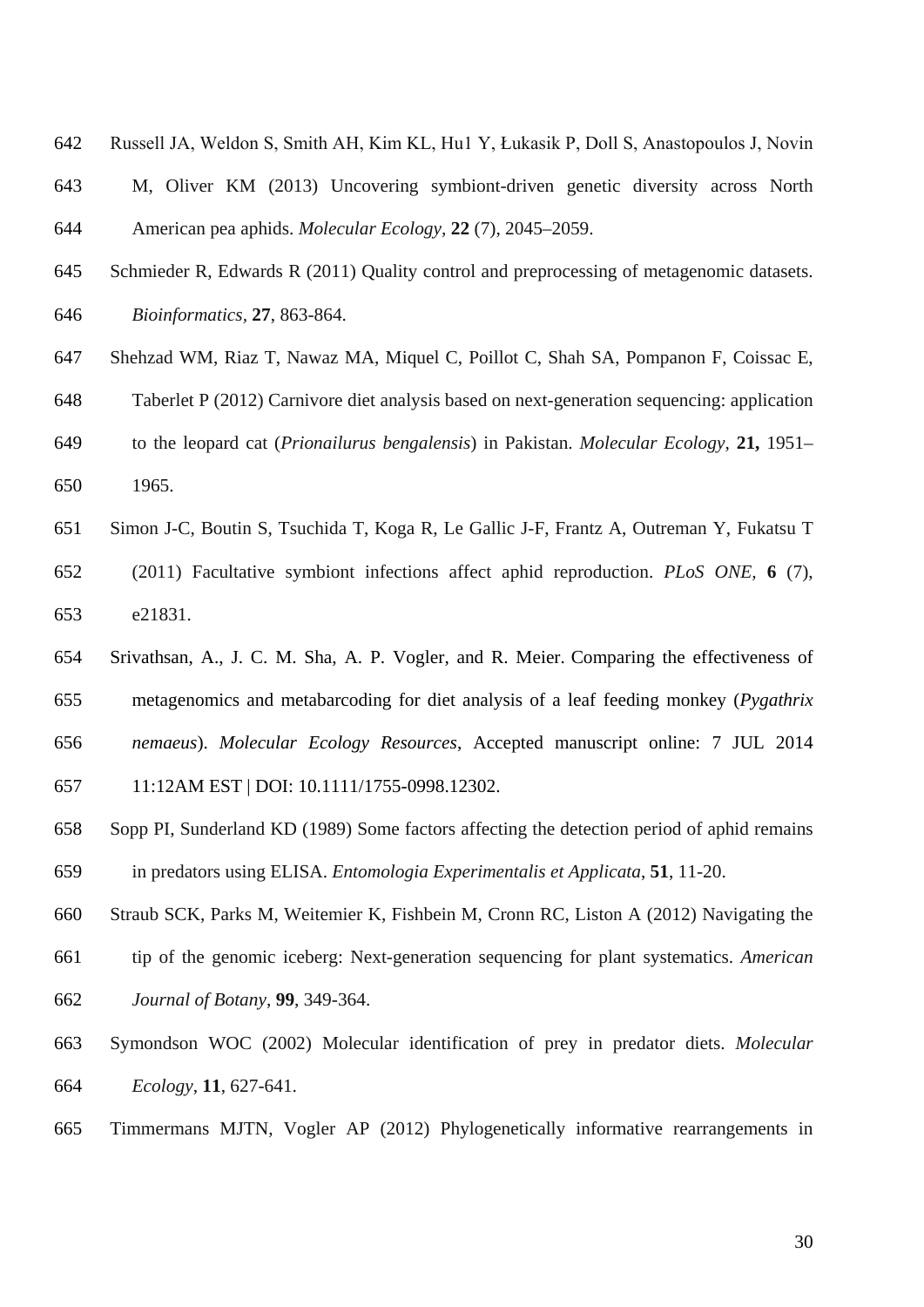- mitochondrial genomes of Coleoptera, and monophyly of aquatic elateriform beetles (Dryopoidea). *Molecular Phylogenetics and Evolution,* **63**, 299-304.
- Thomas AP, Trotman J, Wheatley A, Aebi A, Zindel R, Brown PMJ (2012) Predation of native coccinellids by the invasive alien *Harmonia axyridis* (Coleoptera: Coccinellidae): detection in Britain by PCR-based gut analysis. *Insect Conservation and Diversity,* **6**, 20-
- 27.
- Valentini A, Pompanon F, Taberlet P (2009a) DNA barcoding for ecologists. *Trends in Ecology and Evolution*, **24**, 110-117.
- Valentini A, Miguel C, Nawaz MA *et al.* (2009b) New perspectives in diet analysis based on
- DNA barcoding and parallel pyrosequencing: The trnL approach. *Molecular Ecology Research*, **9**, 51-60.
- Vesterinen EJ, Lilley T, Laine VN *et al.* (2013) Next generation sequencing of fecal DNA reveals the dietary diversity of the widespread insectivorous predator Daubenton's bat (*Myotis daubentonii*) in southwestern Finland. *PLoS ONE,* **8** (11), e82168.
- Vestheim H, Jarman SN (2008) Blocking primers to enhance PCR amplification of rare sequences in mixed samples – a case study on prey DNA in Antarctic krill stomachs. *Frontiers in Zoology*, **5**, 11.
- Vilcinskas A, Stoecker K, Schmidtberg H, Röhrich CR, Vogel H (2013) Invasive harlequin ladybird carries biological weapons against native competitors. *Science,* **340**, 862-3.
- Weber DC, Lundgren JG (2009) Detection of predation using qPCR: effect of prey quantity,
- elapsed time, chaser diet, and sample preservation on detectable quantity of prey DNA.
- *Journal of Insect Science,* **9**, 1-12.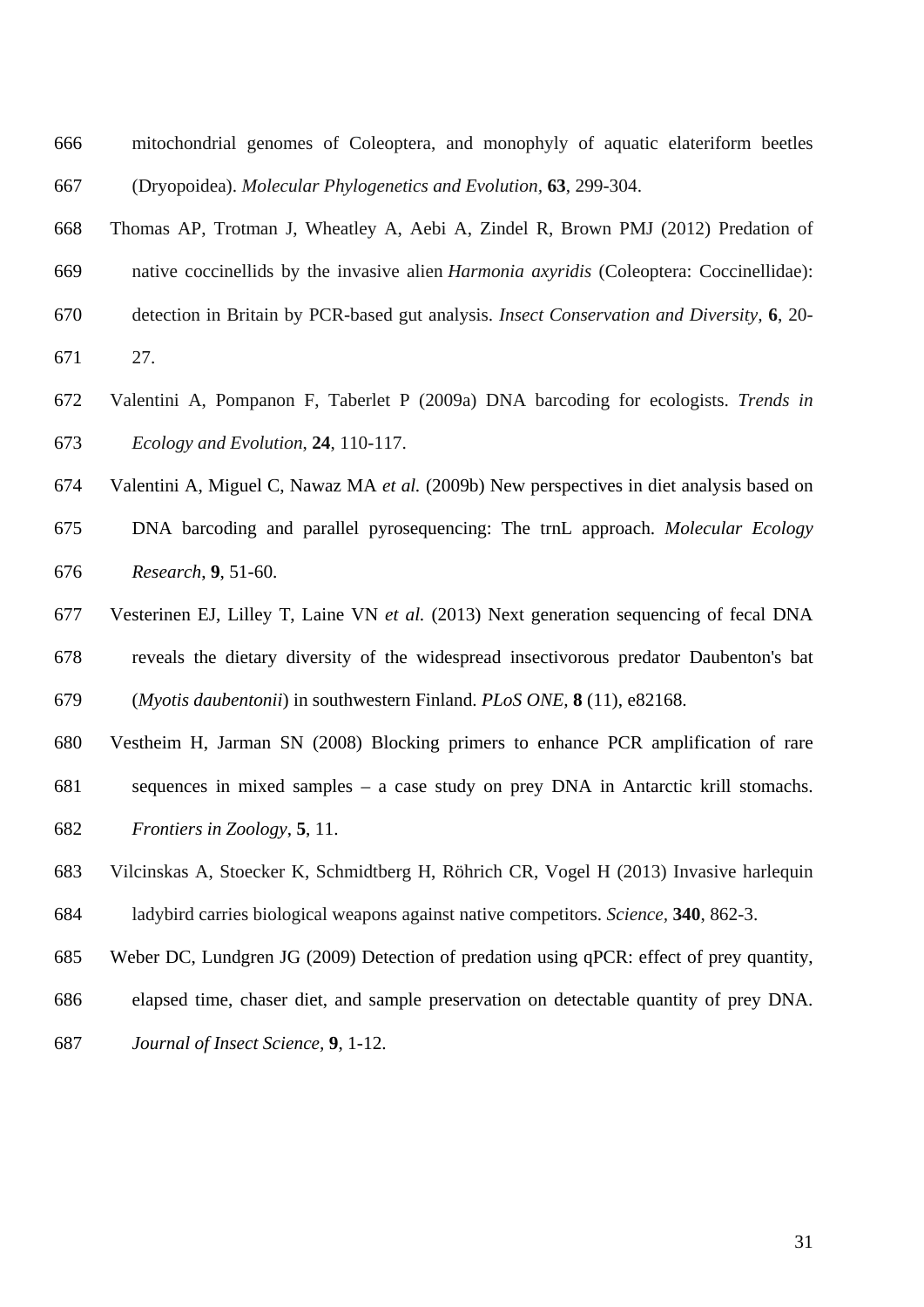- Weinert LA, Tinsley MC, Temperley M, Jiggins FM (2007) Are we underestimating the diversity and incidence of insect bacterial symbionts? A case study in ladybird beetles. *Biology Letters,* **3**: 678–681. doi:10.1098/rsbl.2007.0373
- Wille BD, Hartman GL (2009) Two species of symbiotic bacteria present in the soybean aphid (Hemiptera: Aphididae). *Environmental Entomology,* **38**, 110-115.
- 
- Yu P, Henry CM, Leung SM, *et al.* (2011) IDBA-UD: A *de novo* assembler for single-cell and metagenomic sequencing data with highly uneven depth. *Bioinformatics,* **28**, 1420- 1428.
- Zeale MRK, Butlin RK, Barker GA, Lees DC, Jones G (2010) Taxon-specific PCR for DNA
- barcoding arthropod prey in bat faeces. *Molecular Ecology Resources*, **11**, 236-244.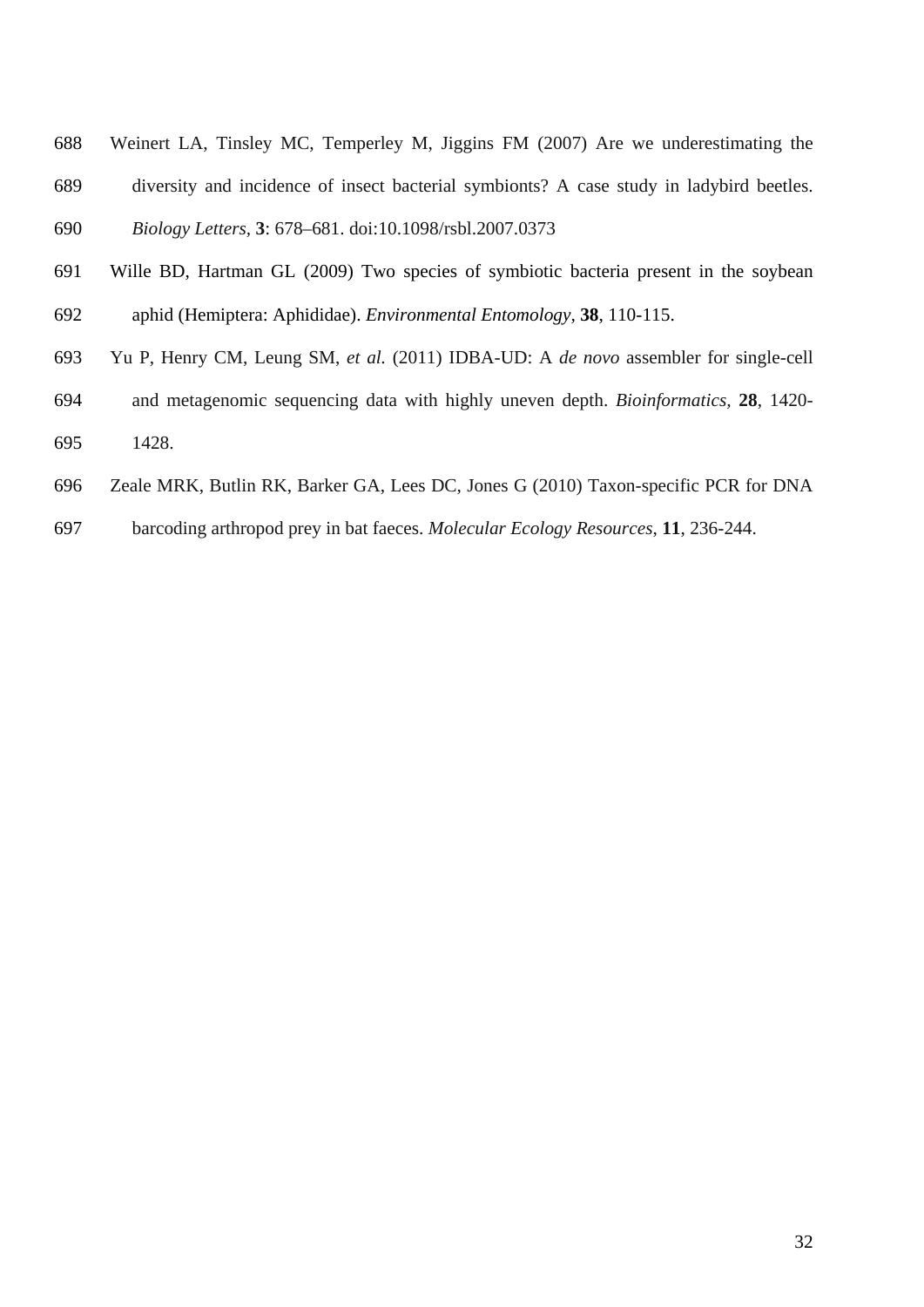# **Data Accessibility**

 The metagenomic data have been deposited in MG-RAST in project ??? (or Dryad ?). The *Harmonia axyridis* mitogenome sequence was deposited at GenBank under the accession code KJ778886. The Bioinformatics scripts are provided in the online Supporting Information.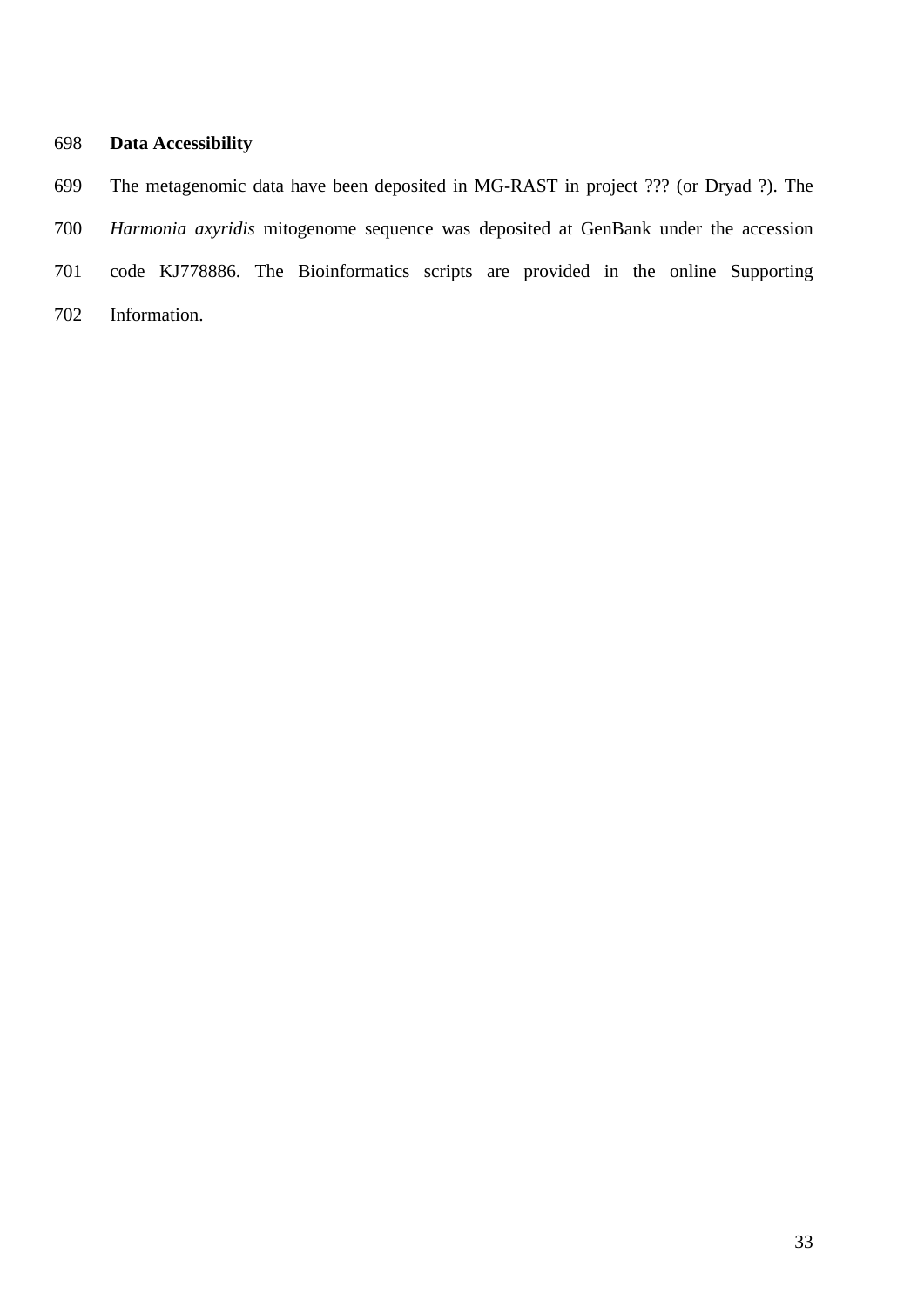# **Author Contributions**

- DPP and APV designed the research. DAA conducted the field sampling, the feeding
- bioassay and the decay statistical data analyses. DPP performed the molecular biology
- experiments. DPP and BL analyzed the bioinformatics data. DPP, DAA, BL and APV wrote
- the paper. DPP, DAA, BL, APV, CSSP and ERS revised it.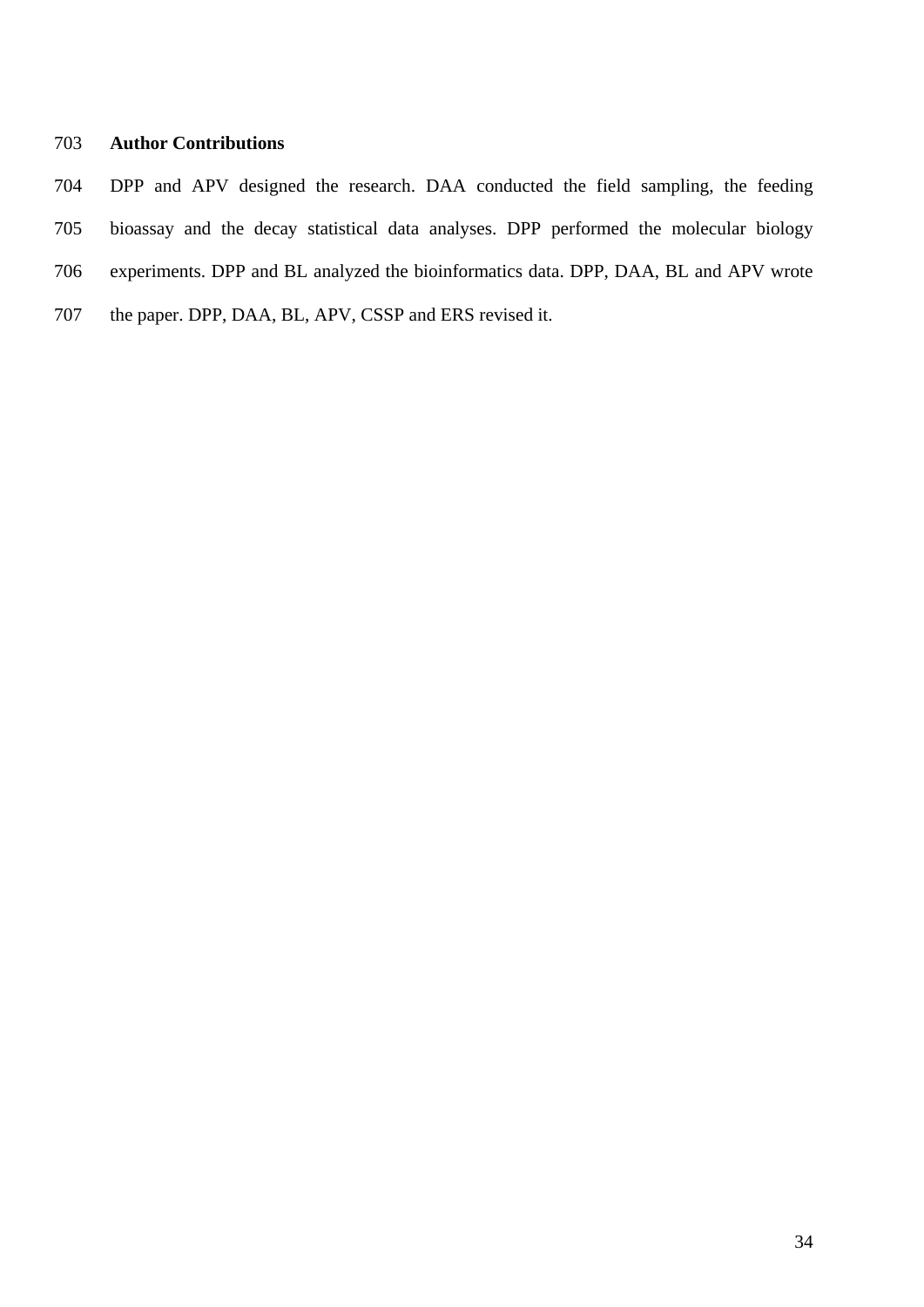**Fig. 1** Coverage of *A. pisum* mtDNA for a single aphid in the prey feeding bioassay. The tRNA genes are represented by amino acid single letter codes. The rRNA genes are represented by "16S" and "12S". The non-coding region (D-loop and AT rich) is represented by "Misc". Protein-coding genes are represented by their standard abbreviations.

 **Fig. 2** Decay (analyte decay rate, analyte half-life and analyte *D*max) of the genetic material of a single prey as a function of time after predation detected through metagenomics. A) the mtDNA of *A. pisum*; B) nuclear genome of *A. pisum*; C) genome of the obligatory symbiont *B. aphidicola*; D) genome of the facultative symbiont *R. insectiola.* The number of reads was normalized by the library size. Heavy solid lines: expected decay process; Light solid lines: 95% confidence envelop for decay process; Solid circles: expected observed reads with 95% credibility intervals based on posterior Bayesian distribution.

 **Fig. 3** Mean number of reads of the prey bacterial symbionts found in the gut content of *H. axyridis* as a function of time after aphid predation with 95% credibility intervals (from posterior Bayesian distribution). The number of reads was normalized by the library size.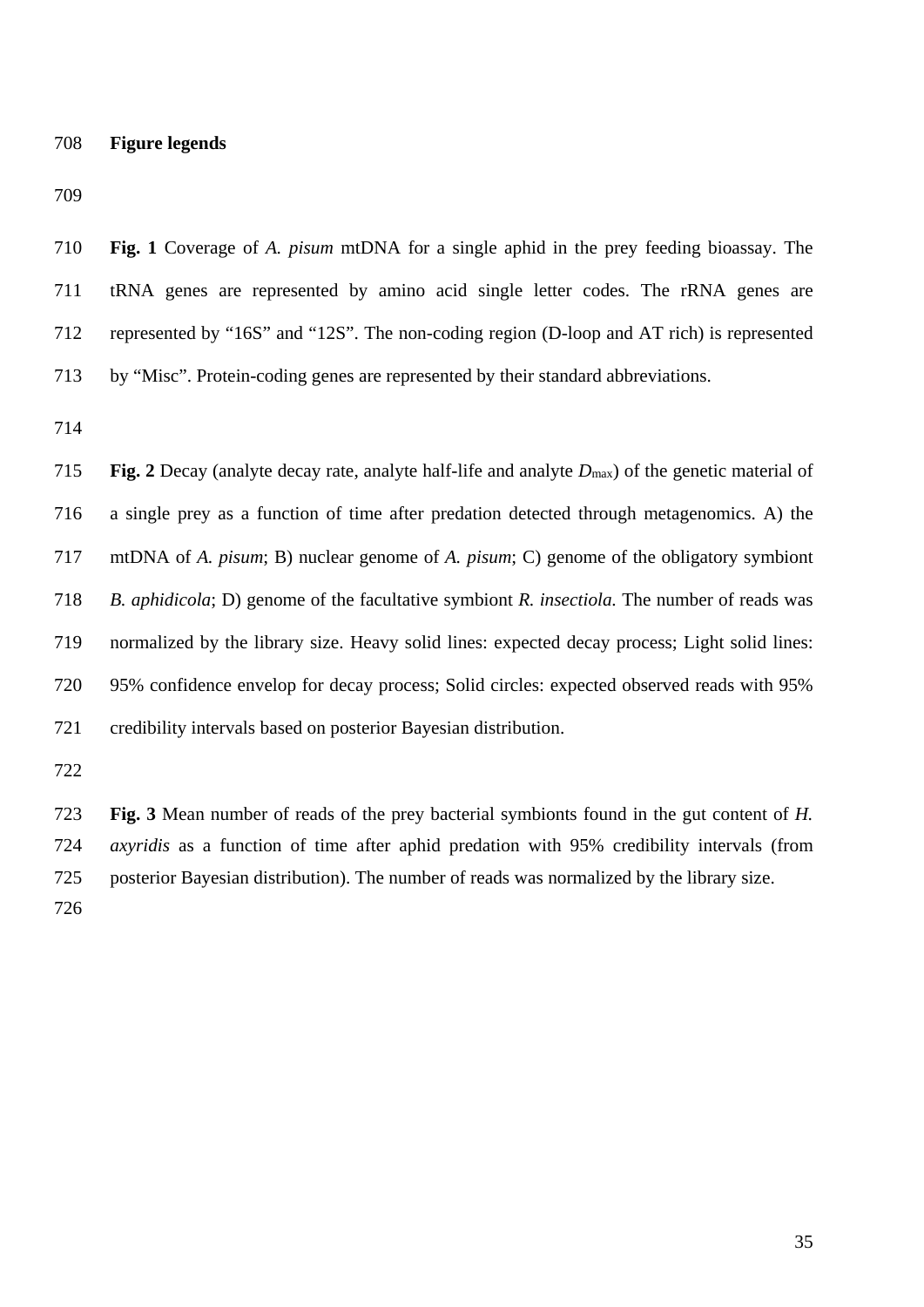727 **Table 1** Number of reads obtained in the TruSeq libraries and MiSeq-Illumina sequencing for the 728 feeding bioassay after quality control. The total number of reads in each library was used to normalize

| 729 | the data among the treatments for estimating the decay parameters |  |  |
|-----|-------------------------------------------------------------------|--|--|
|-----|-------------------------------------------------------------------|--|--|

| Reads number        | <b>Elapsed time after feeding</b> |                |                |           |           |           |
|---------------------|-----------------------------------|----------------|----------------|-----------|-----------|-----------|
|                     | Pre                               | 0 <sub>h</sub> | 3 <sub>h</sub> | 24h       | 48 h      | 96 h      |
| $DNA$ ( $\mu$ g/mL) | 24.39                             | 28.73          | 24.81          | 28.01     | 20.70     | 22.70     |
| Forward (R1)        | 1,751,599                         | 1,967,870      | 1,664,734      | 2,072,981 | 2,115,223 | 1,602,152 |
| Reverse $(R2)$      | 1,750,653                         | 2,022,493      | 1,652,913      | 2,083,512 | 2,119,968 | 1,598,851 |
| Predator mtDNA      | 7,427                             | 10,849         | 9.165          | 13,442    | 10,963    | 7,191     |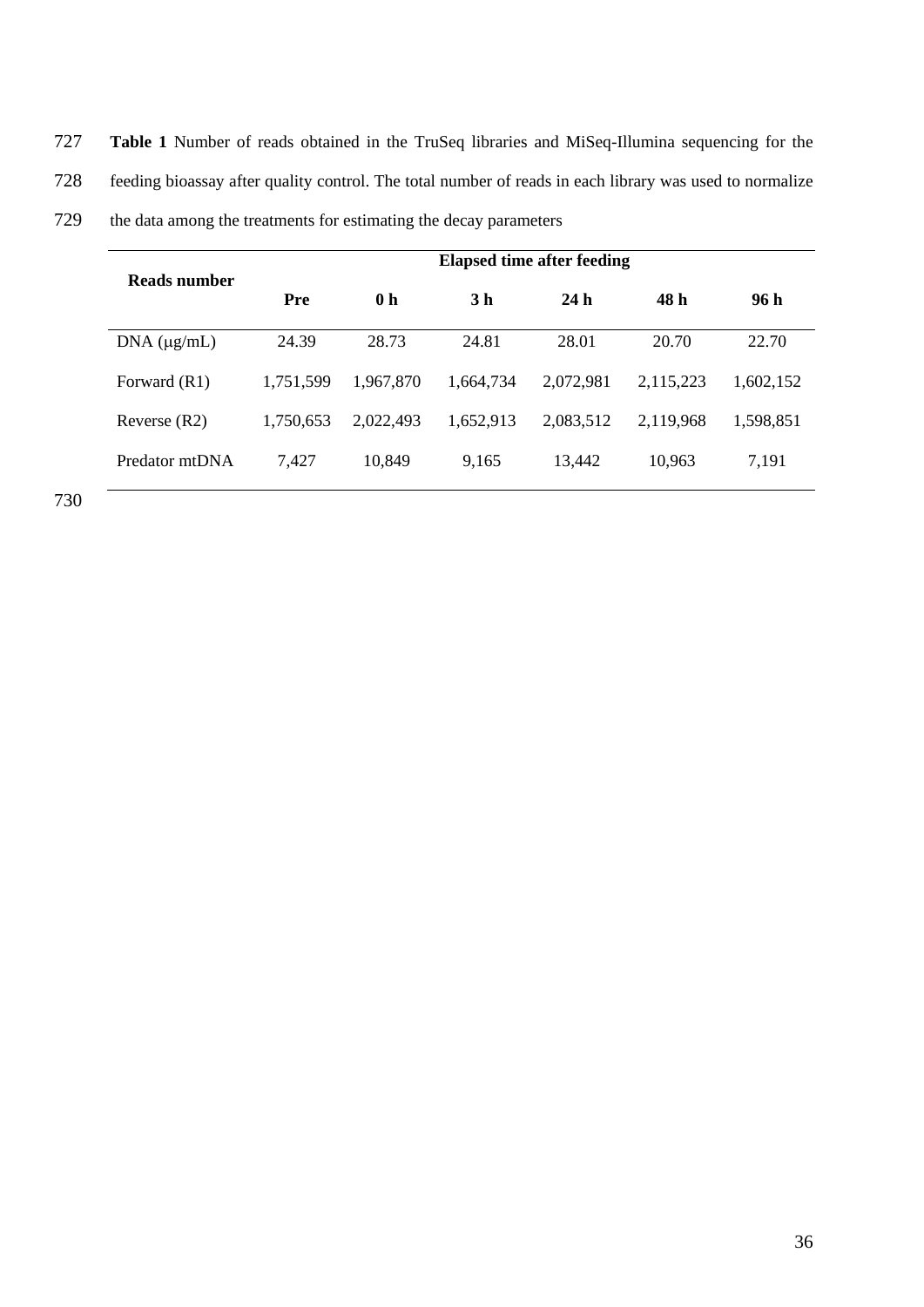731 **Table 2** Number of reads obtained for the mtDNA and nuclear genome for the prey, *A. pisum*, and for 732 the complete genomes of the bacterial symbiont genera and species detected for the each time point in 733 the feeding bioassay. The high *Serratia* spp. read numbers included an abundant species associated

734 with the predator and the prey

|                                 | <b>Elapsed time after feeding</b> |                |                |                 |                |                |
|---------------------------------|-----------------------------------|----------------|----------------|-----------------|----------------|----------------|
|                                 | Pre                               | 0 <sub>h</sub> | 3 <sub>h</sub> | 24 <sub>h</sub> | 48 h           | 96 h           |
| Acyrthosiphon. pisum mtDNA      | $\overline{0}$                    | 13             | 10             | $\overline{0}$  | $\overline{0}$ | $\overline{0}$ |
| Acyrthosiphon pisum nuclear DNA | $\boldsymbol{0}$                  | 518            | 185            | 10              | 6              | 3              |
| Buchnera aphidicola             | $\boldsymbol{0}$                  | 1,651          | 171            | 2               | $\overline{0}$ | $\mathbf{0}$   |
| Arsenophonus spp.               | $\overline{0}$                    | $\theta$       | 76             | 12              | 11             | 13             |
| Hamiltonella defensa            | $\Omega$                          | $\overline{0}$ | 577            | $\overline{0}$  | $\Omega$       | $\overline{4}$ |
| Regiella insecticola            | $\overline{0}$                    | 27             | $\mathfrak{2}$ | $\theta$        | $\overline{0}$ | $\overline{0}$ |
| Serratia spp.                   | 12,450                            | 18,939         | 10,761         | 21,270          | 16,680         | 12,220         |
| Serratia symbiotica             | $\overline{0}$                    | $\mathbf{1}$   | 9              | 2               | 3              | $\overline{2}$ |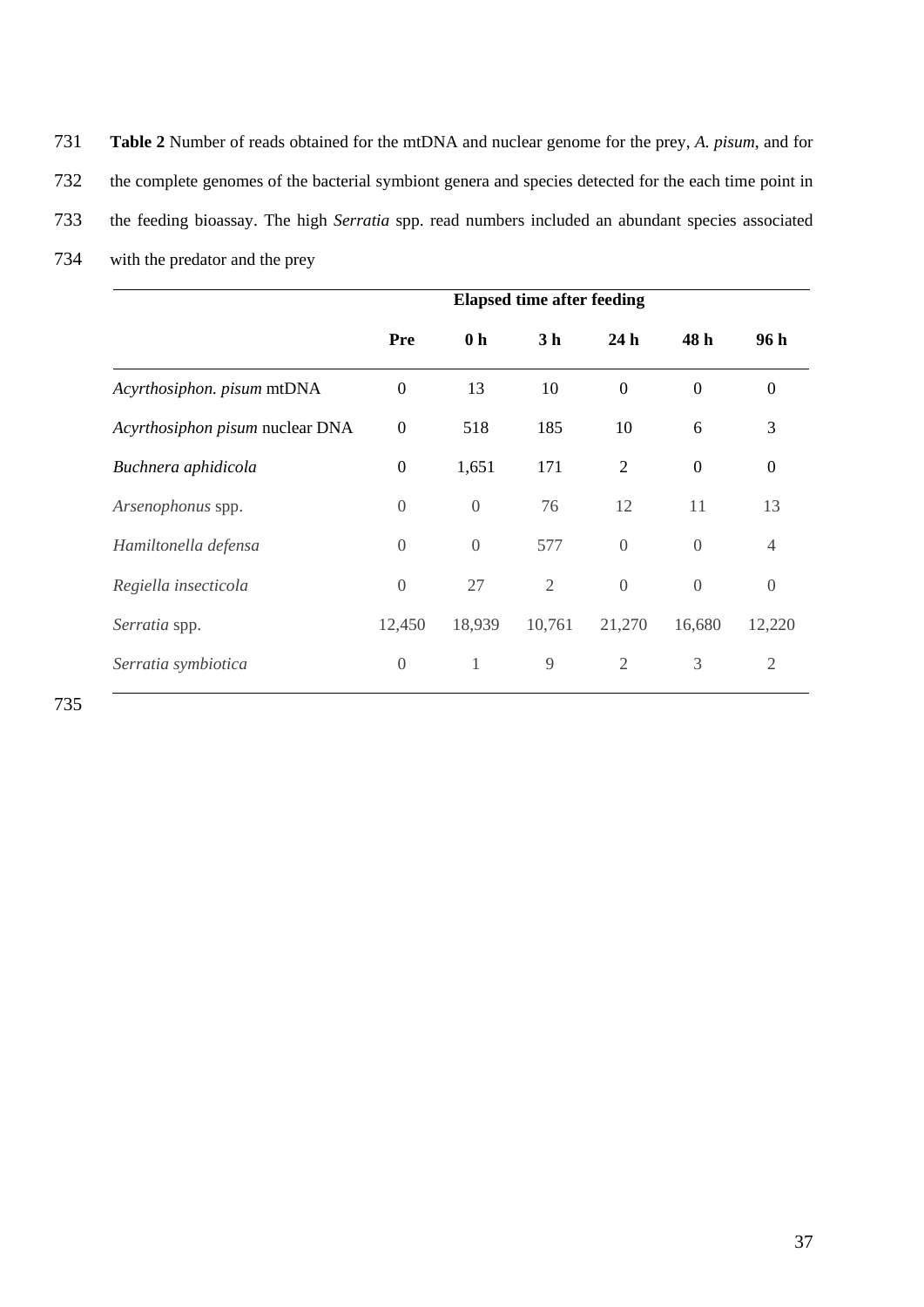

**Fig. 1**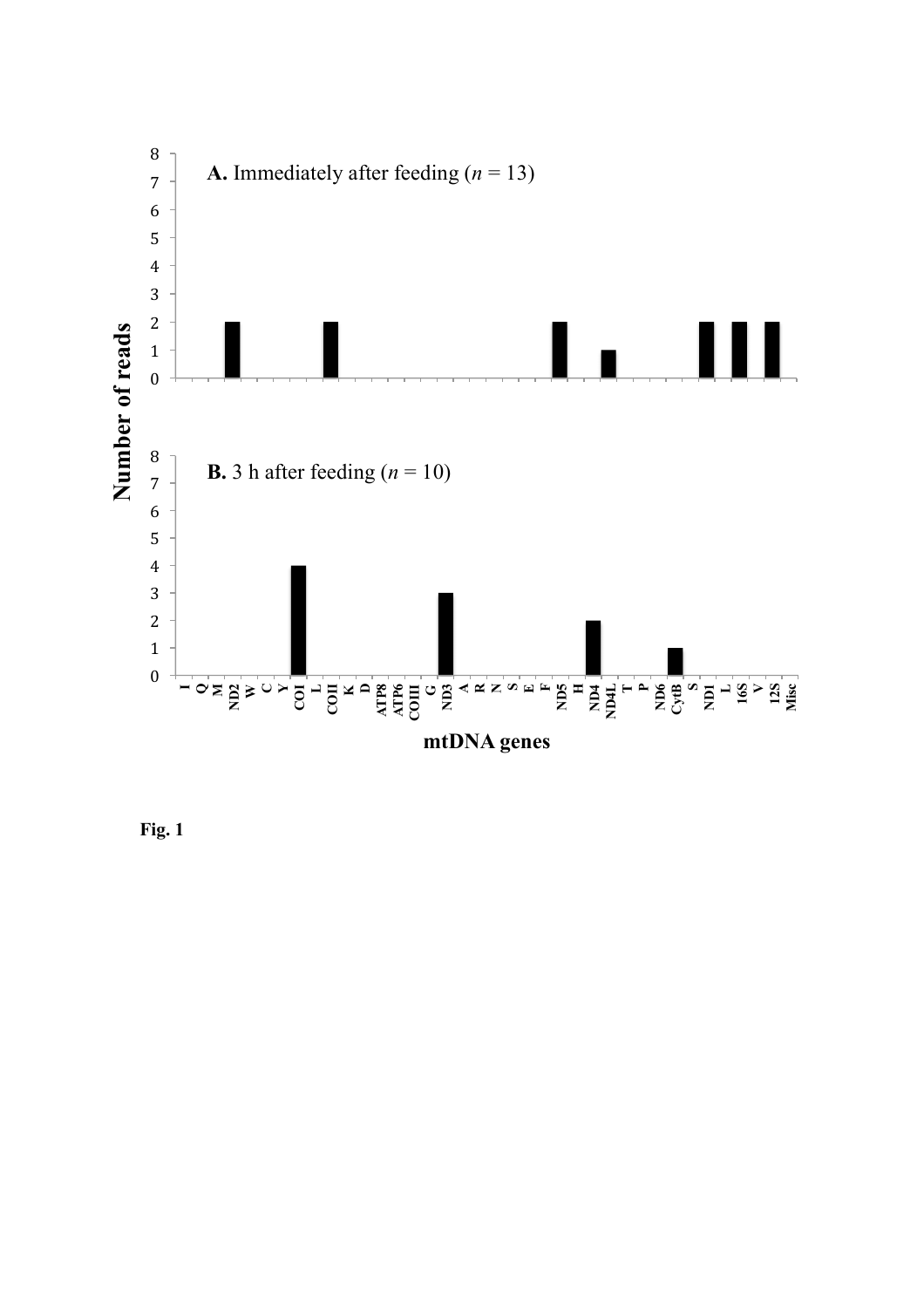Number of reads (normalized) **Number of reads (normalized)**





Figure 2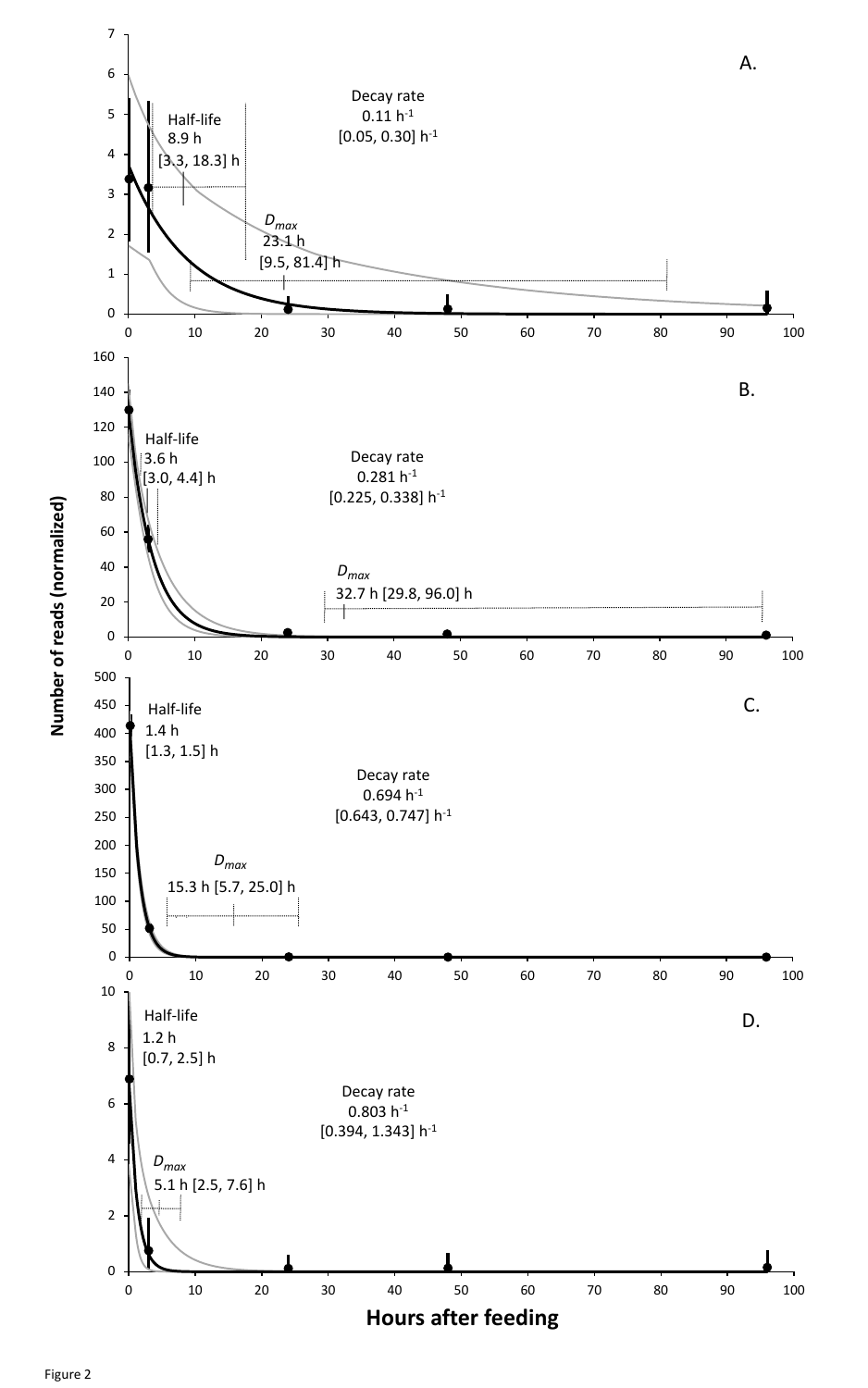